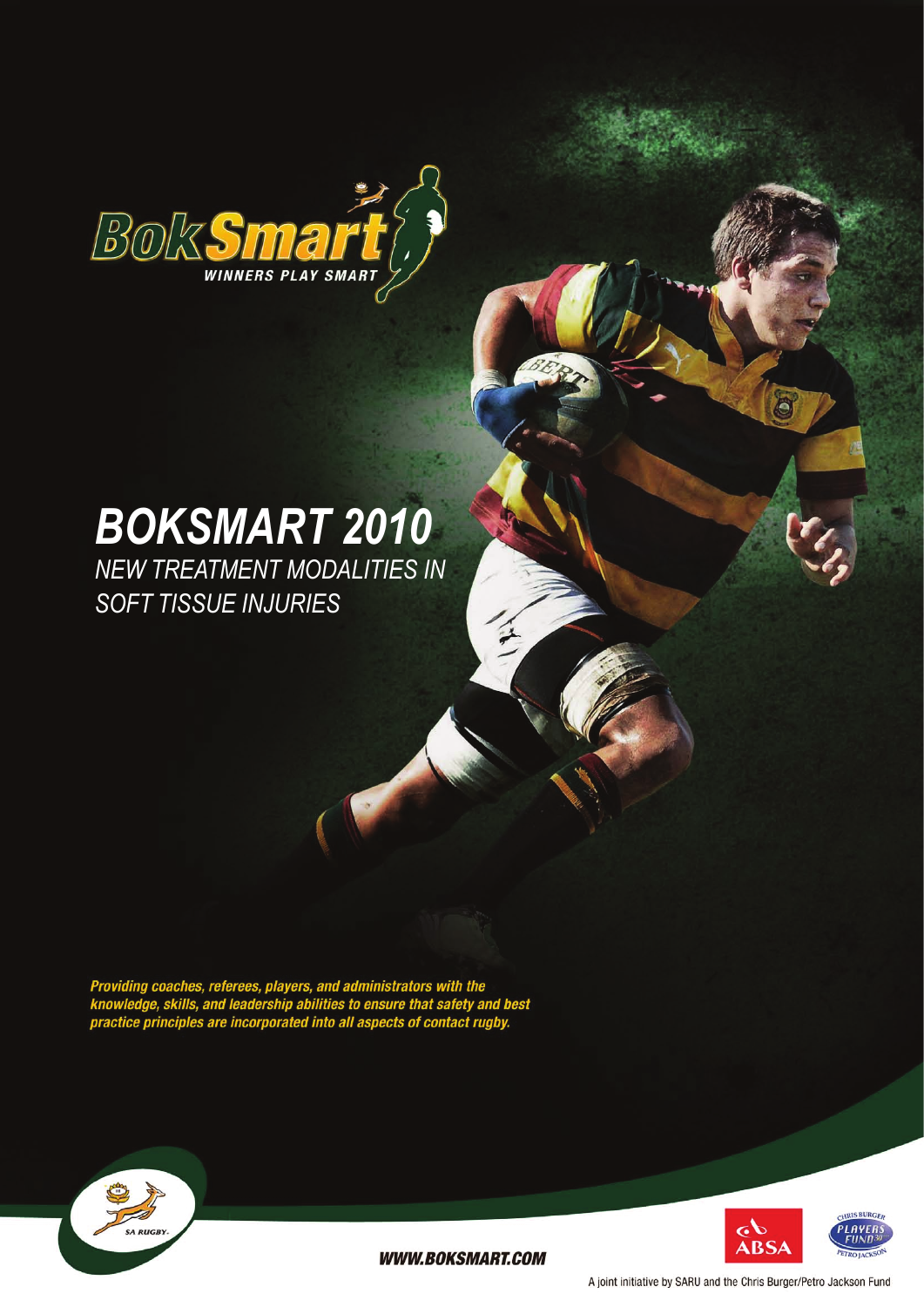## *Modern Trends in Medicine*

*Novel treatment modalities for soft tissue injuries in sport*

#### *Martin P. Schwellnus*

*MBBCh, MSc (Med), MD, FACSM, FFIMS*

#### *PROFESSOR OF SPORTS ANDEXERCISE MEDICINE*

*UCT/MRC RESEARCH UNIT FOR EXERCISE SCIENCE ANDSPORTS MEDICINE*

Department of Human Biology Faculty of Health Sciences University of Cape Town Sports Science Institute of South Africa Boundary Road Newlands Cape Town 7700 South Africa Email: martin.schwellnus@uct.ac.za

#### *CONTACT DETAILS:*

Tel: +27 21 650 4561 Fax: +27 21 686 7530

#### *BRIEF BIOGRAPHY*

Prof. Schwellnus is a sports physician, and co-ordinator of the Masters-degree program for the training of sports physicians at the University of Cape Town. He also is a partner in a sports and exercise medicine practice, is a member of the IOC Medical Commission, and is Vice-President of the International Federation of Sports Medicine (FIMS). He serves on the editorial board of the British Journal of Sports Medicine and has published extensively in the field of Clinical Sports and Exercise Medicine.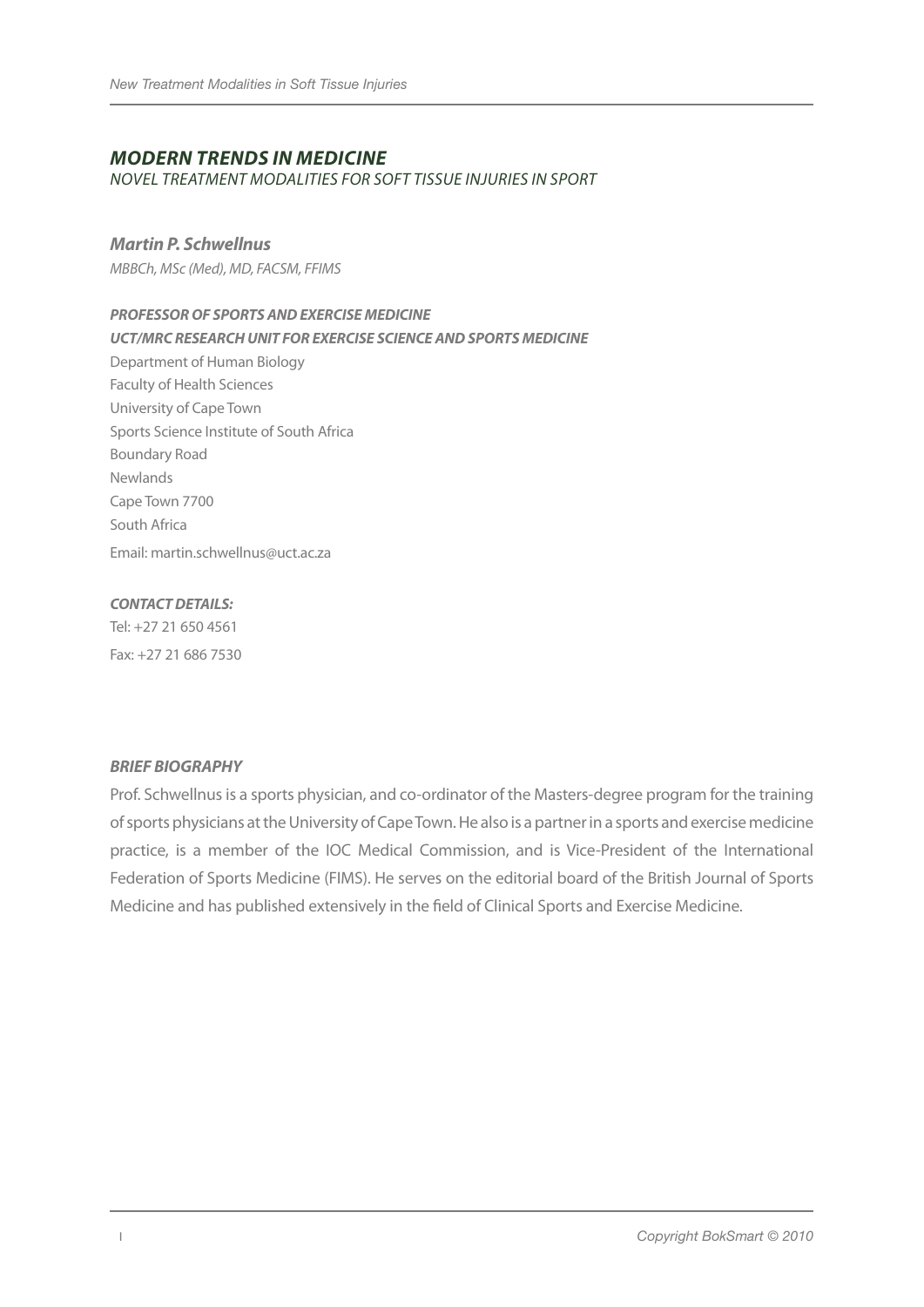## *INTRODUCTION*

Musculoskeletal injuries form a large proportion of the injuries reported in rugby players<sup>1-6</sup>. It is also well established that the most common region to be injured in rugby union is the lower limb (in particular the knee, thigh and ankle)<sup>6</sup>. Furthermore, it is well documented that ligament (knee and ankle) sprain injuries and ruptures as well as muscle (hamstring, calf, quadriceps and groin) strain injuries and ruptures are the most common types of injuries sustained in rugby players<sup>6</sup>. These injuries are collectively known as "soft tissue" injuries and are therefore the most common injuries in rugby players.

Once a rugby player has sustained one of these "soft tissue" injuries, it is very important to ensure that this injury is correctly managed. The first step in the management of a soft tissue injury in a rugby player is to establish an accurate diagnosis of the injury. This requires a comprehensive clinical assessment by a sports physician and includes taking a detailed medical history and performing a systematic physical examination of the injured area and the surrounding anatomical structures. Special investigations may have to be performed to confirm the exact nature and severity of the soft tissue injury. Investigations that are used for this purpose include diagnostic Ultrasound (US), Magnetic Resonance Imaging (MRI) scanning or Computerised Tomography (CT) scanning. Once the diagnosis is confirmed, the second step is to start with the correct initial (first-aid) treatment. The initial treatment for soft tissue injuries will be discussed in a specific section in the BokSmart content. The main aim of subsequent treatment (after first-aid treatment) is to facilitate the healing process of the injured tissue so that the rugby player can return to full play as soon as possible without a risk of re-injury.

In the past two decades, there has been increasing interest in treatment modalities that could potentially increase the rate and quality of healing of soft tissue injuries in sport<sup>7;8</sup>. This is still a very active area of medical research today. This review article will focus on some of the novel treatment modalities in the treatment of soft tissue injuries in sport. Specific novel treatment modalities that will be reviewed include the following: Hyperbaric oxygen therapy, Therapeutic ultrasound, the use of biological products in the form of Growth factors, and finally the use of Extracorporeal Shock Wave Therapy (ECSWT). The scientific evidence (using an evidence-based approach) for the use of each of these modalities will be reviewed. Clinical guidelines of administration and special considerations of each of these treatment modalities will be briefly discussed. Practical examples of their possible use in soft tissue injuries in rugby players will be provided.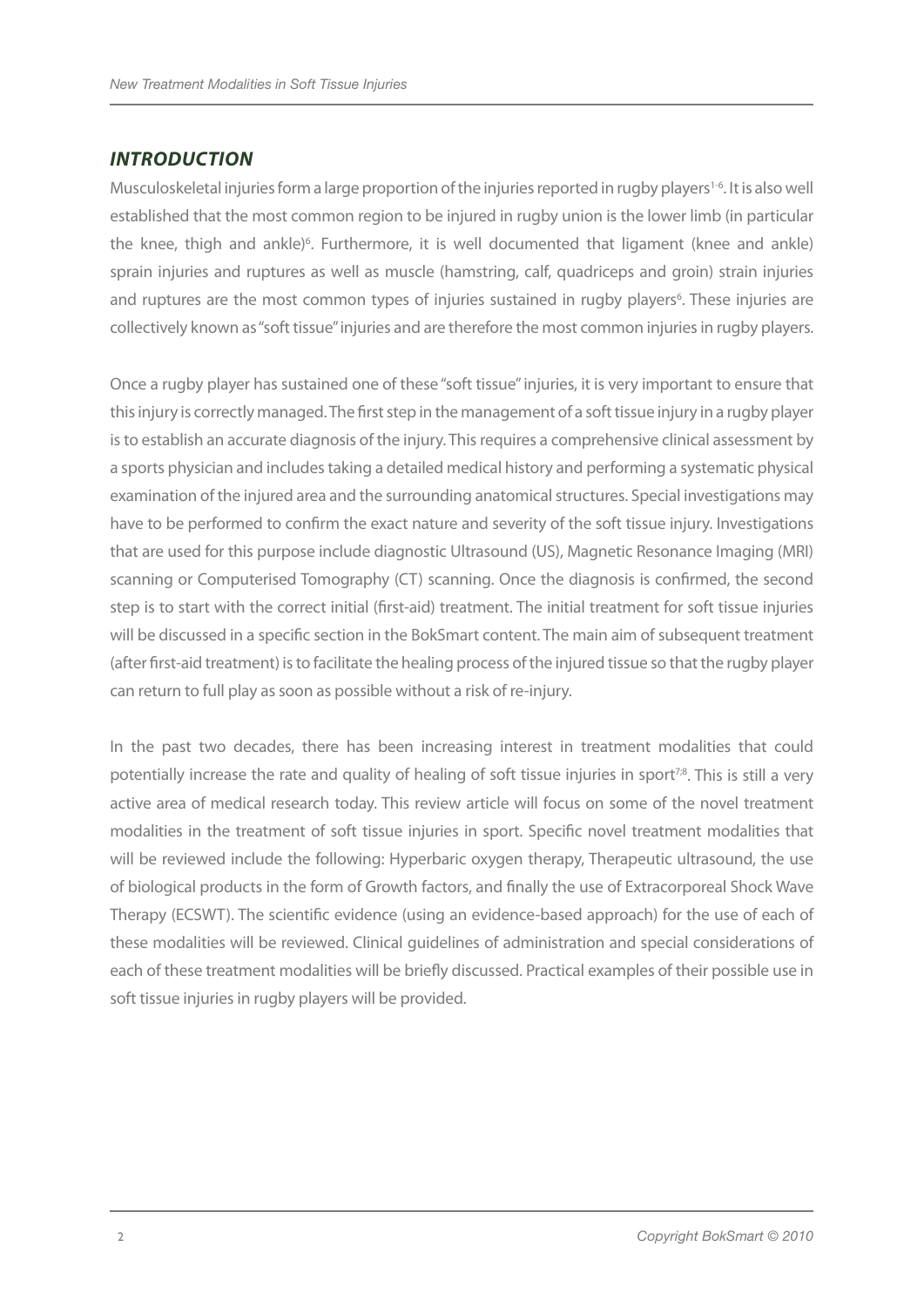## *TERMINOLOGY AND DEFINITIONS*

For the purposes of this review paper the following terminology and definitions are particularly important. Hyperbaric oxygen therapy (HBOT): Hyperbaric oxygen therapy can be defined as treatment in a hyperbaric chamber (where the pressure is greater than 1 atmosphere absolute) while the patients inhale 100% oxygen during the session $9-11$ .

Therapeutic ultrasound (TUS): Therapeutic ultrasound can be defined as the application of ultrasound wave energy to treat medical conditions (including injured soft tissues) utilising the known biological effects of ultrasound on cells and tissues<sup>12</sup>

Growth factors comprise a number of proteins that are stored and secreted by cells in the body and can stimulate or retard the growth (including the healing) of tissue<sup>8</sup>.

Extracorporeal Shock Wave Therapy (ECSWT) can be defined as the external application of shock waves in the treatment of medical conditions<sup>13</sup>.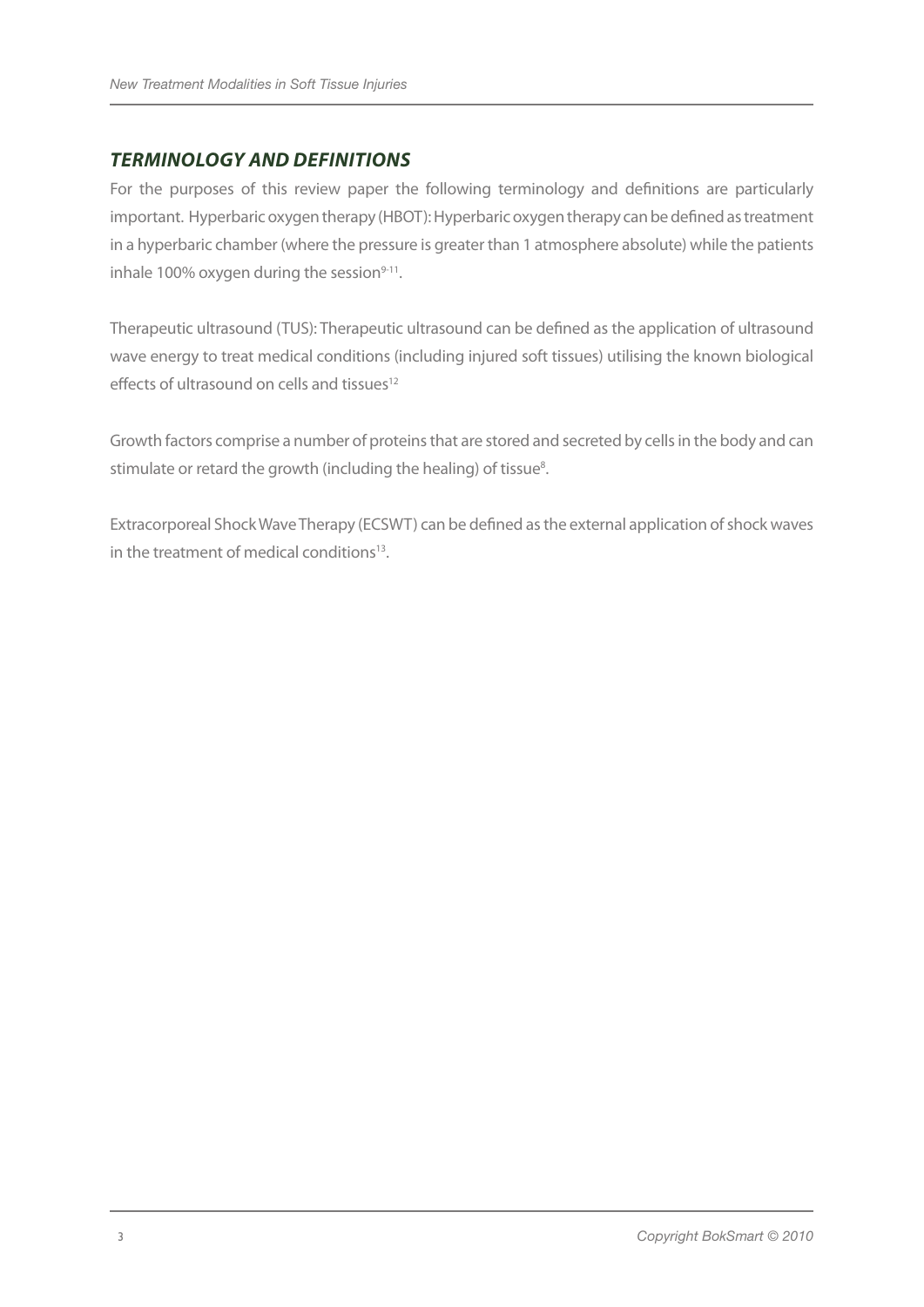## *A REVIEW OF NOVEL TREATMENT MODALITIES IN SOFT TISSUE INJURIES IN SPORT*

## *HYPERBARIC OXYGEN THERAPY (HBOT)*

#### *INTRODUCTION*

Hyperbaric oxygen therapy (HBOT) is a therapeutic procedure where patients are treated in a hyperbaric chamber in which they are subjected to pressures greater than ambient barometric pressure at sea level while inspiring 100% oxygen<sup>10</sup>. HBOT has been well studied and is a recognised treatment modality for specific medical conditions that are encountered in diving medicine and general medicine<sup>10</sup>. It is used in the treatment of medical conditions such as decompression sickness, air embolism, carbon monoxide poisoning, crush injuries, burns, traumatic ischaemia, necrotising soft tissue wound infections, osteomyelitis, radiation tissue damage, compromised skin grafts, and cases of extreme blood loss<sup>10</sup>. Over the past two decades, there has been an increasing interest in the possible application of HBOT in 1) the management of sports injuries<sup>9;14</sup> and 2) in the recovery following strenuous exercise<sup>11;14</sup>. In the following section the possible mechanism/s and the evidence for HBOT in sports injuries, specifically soft tissue injuries, will be briefly reviewed.

#### *PHYSIOLOGY AND POTENTIAL MECHANISMS FOR INCREASING HEALING OF SOFT TISSUES*

It is well established that acute soft tissue injuries are associated with oedema, decreased blood flow (ischaemia) following the disruption of blood vessels, and eventual cell death. The increased swelling and the reduced blood flow decrease the amount of oxygen that is available for healing tissue. Therefore, the rationale for using HBOT in treatment of acute soft tissue injuries is to reduce swelling, and to increase oxygen delivery to healing tissue<sup>10</sup>. The proposed mechanisms by which HBOT may increase healing in acute soft tissue injuries include the following: reducing tissue oxygen deprivation (hypoxia), reducing inflammation, promoting vasoconstriction (to decrease further blood loss), controlling swelling, improving white cell (neutrophil) function, promoting the formation of healing tissue (collagen synthesis), and promoting new blood vessel formation <sup>11</sup>. In open wounds, where there is a higher risk of infection, HBOT may also reduce the risk of bacterial infection from organisms that require oxygen (aerobic organisms)<sup>11</sup>.

## *SCIENTIFIC EVIDENCE THAT HBOT IMPROVES SOFT TISSUE HEALING*

The scientific evidence for the use of HBOT in soft tissue injuries has been reviewed<sup>9-11;14-17</sup>. A number of studies have been conducted using

- 1) animal models of soft tissue injury (ligament transaction, muscle contusion),
- 2) recovery from delayed onset muscle soreness and
- 3) recovery from acute soft tissue injuries in humans (muscle strain injuries, ligament sprains).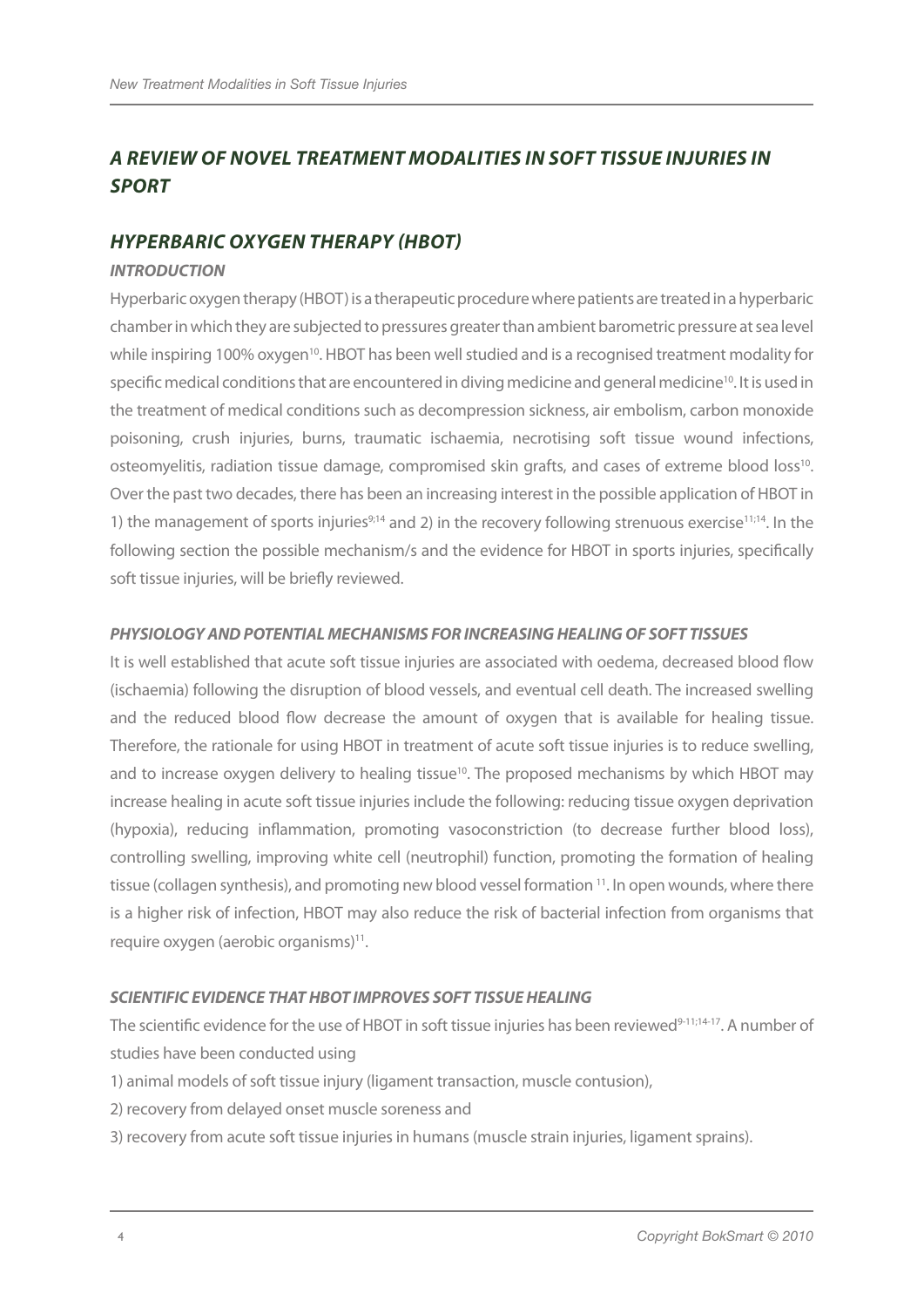The main findings of these studies can be summarised as follows:

- There is evidence from some animal studies that HBOT improves ligament healing (earlier return to normal stiffness and increased ligament strength) following a surgically transected medial collateral ligament<sup>10</sup>
- There is evidence from some animal studies that HBOT also improves muscle healing improved functional and morphological recovery after 7 days following an experimentally induced muscle stretch injury<sup>18</sup>, increased muscle force production 25 days after chemically induced muscle injury in rats<sup>19</sup>, and transient enhancement of muscle contractility following an experimentally induced muscle injury in rats<sup>20</sup>
- HBOT is more likely to improve soft tissue injury healing in areas where there is reduced blood flow (such as the muscle-tendon junction and in ligaments) $17$
- There is inconclusive evidence (from a meta-analysis of published data) that HBOT improves recovery in humans with delayed onset muscle soreness (DOMS)<sup>11</sup>
- The strongest scientific evidence for the use of any treatment modality in clinical practice is based on results from randomised clinical trials (RCT's). However, there are very few RCT's that support the use of HBOT in the treatment of soft tissue injuries in humans<sup>14</sup>
- Therefore, based on the available evidence, the routine use of HBOT for soft tissue injuries is not recommended and requires further research.9;14

## *POTENTIAL NEGATIVE SIDE EFFECTS AND OTHER BARRIERS TO THE USE OF HBOT IN SOFT TISSUE HEALING*

There are potential negative side effects from HBOT<sup>14</sup>. The most important of these is oxygen toxicity. This refers to tissue damage that can result from increased production of oxygen free radicals as a consequence of sustained high concentrations of oxygen in the tissue<sup>14</sup>. Other barriers to the use of HBOT are the high cost of the treatment, safety control during treatment in a hyperbaric chamber<sup>14</sup>, and relative low availability of specialised facilities and expertise (hyperbaric chambers).

## *CURRENT CLINICAL GUIDELINES FOR HBOT IN THE TREATMENT OF SOFT TISSUE INJURIES INSPORT*

At present the routine clinical use of HBOT for soft tissue injuries in sport is not recommended. Further research is required to document the efficacy of treatment in human subjects<sup>1</sup>. Furthermore, currently the high cost and general lack of facilities and trained staff will limit the general availability of this novel treatment modality.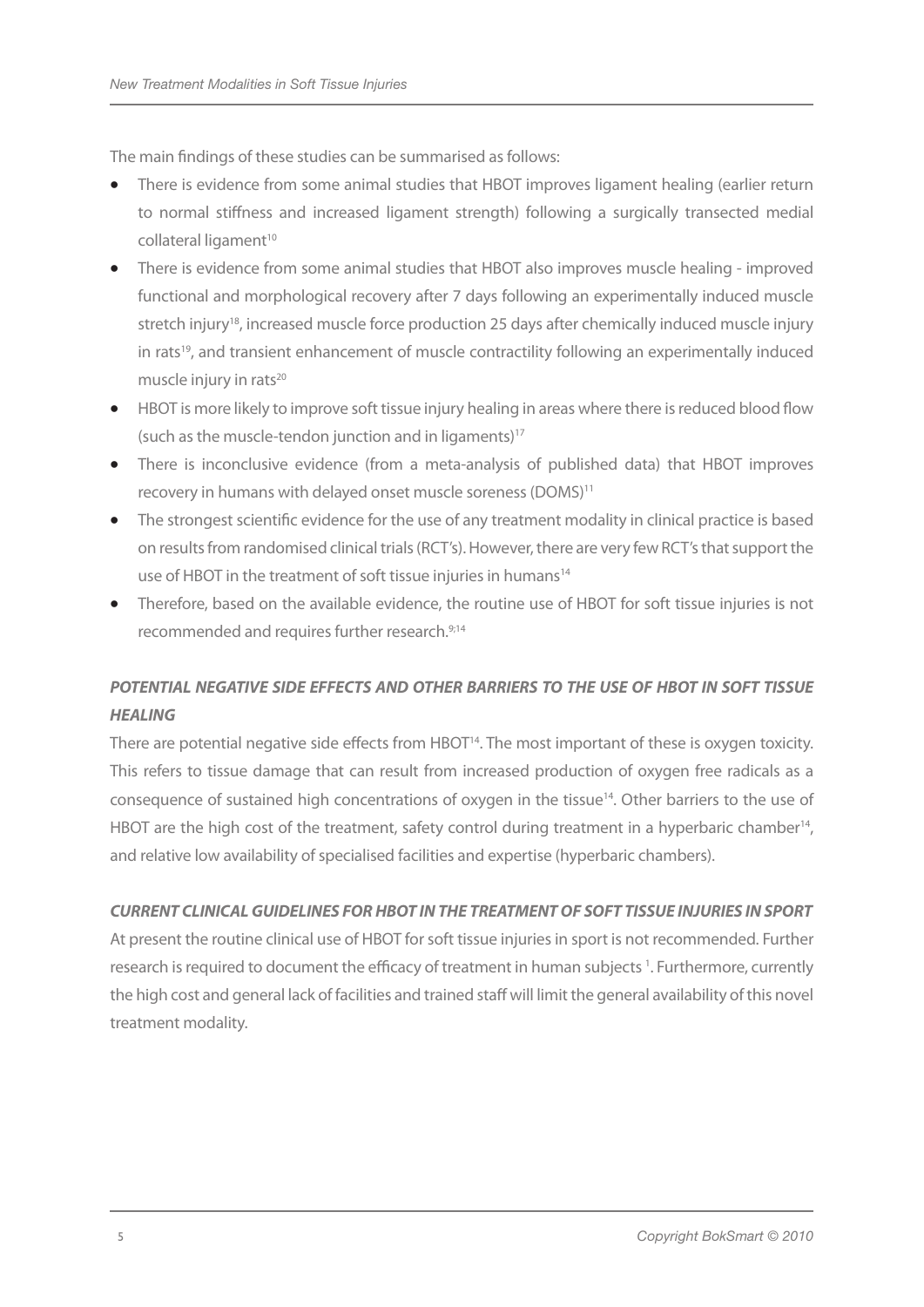## *THERAPEUTIC ULTRASOUND (TUS)*

#### *INTRODUCTION*

The use of ultrasound as therapy in medicine (therapeutic ultrasound - TUS) has a long history of use (over 6 decades). Currently TUS is used widely in several clinical settings for the treatment of medical conditions such as cancer and thrombolysis (breaking down blood clots) as well as facilitating transdermal (through the skin) drug delivery<sup>12</sup>. In the context of sports injuries, TUS is used widely by physiotherapists in the treatment of bone<sup>21</sup> and particularly soft tissue injuries<sup>12;22</sup>. The principle of TUS is based on the fact that ultrasound waves are 1) reflected off tissues that differ in their density, and 2) that absorption of the ultrasound (US) wave energy is highest in tissues that contain a larger concentration of protein (tendon, cartilage, and bone)<sup>22</sup>. TUS is delivered through the skin using a coupling medium (a layer of a jelly-like substance between the skin and the ultrasound probe) to ensure that ultrasound waves are conducted to the skin and deeper tissues<sup>22</sup> where they will be absorbed or reflected.

 The application of US to tissues can vary in the "dosage" depending on the power (energy delivery in Watts), power density (energy delivery in Watts/cm<sup>2</sup>), frequency (MHz), duty cycle (continuous or pulsed application), duration and number of applications<sup>22</sup>. The main therapeutic effects of US are 1) in the ability to heat tissues (that absorb the energy) – known as the thermal effects of TUS, and 2) the micro-thermal effects (acoustic streaming and cavitation – these were previously referred to as the non-thermal effects)<sup>22</sup>. There is some evidence that these effects may facilitate the healing of soft tissue injuries. The physiology as well as potential mechanisms for TUS in soft tissue injuries will now be briefly discussed.

## *PHYSIOLOGY AND POTENTIAL MECHANISMS FOR INCREASING HEALING OF SOFT TISSUES*

The indications and use of TUS in soft tissue injuries will vary according to the stage of the soft tissue injury and healing process. The potential mechanisms for the use of TUS in the various stages of healing of soft tissue injuries have recently been reviewed12;22 and can be summarised as follows:

- TUS is contra-indicated immediately following injury when there is still active bleeding<sup>22</sup>
- During the inflammatory phase, cryotherapy (ice application) and other modalities, rather than heating tissue using TUS is indicated<sup>22</sup>
- However, in the inflammatory phase of healing, TUS has been shown to facilitate the degranulation of mast cells, which releases inflammatory mediators<sup>12;22</sup> (the inflammatory process is important to initiate the healing of tissue following injury)
- In the proliferation stage of tissue healing (repair phase), TUS may be particularly useful. It has been shown that TUS stimulates (through cellular up-regulation) the activity of the healing cells (fibroblasts, endothelial cells, myofibroblasts)<sup>12;22</sup>
- In the remodelling phase of healing, TUS has been shown to increase tissue strength and improve scar tissue mobility.<sup>22</sup>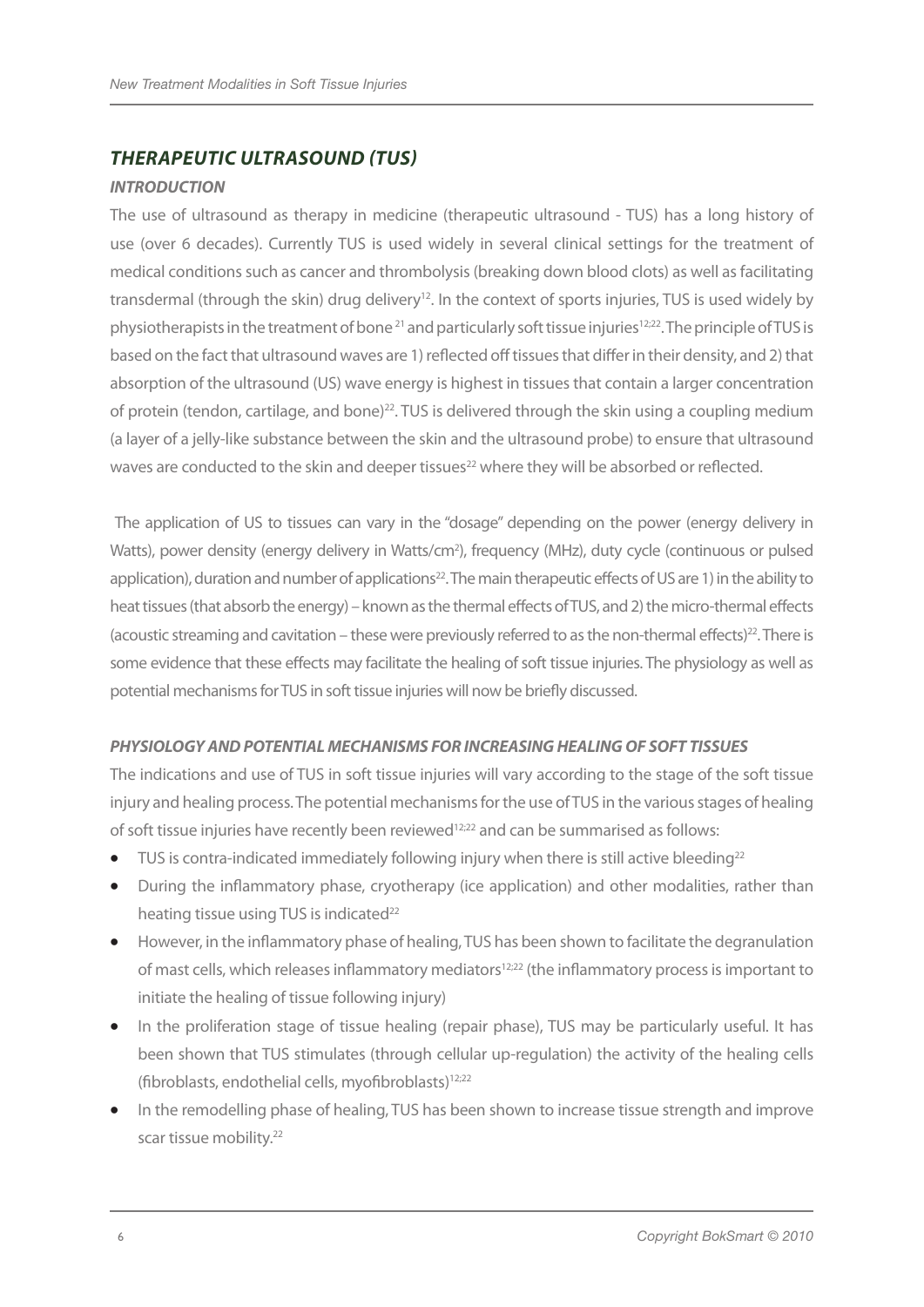## *SCIENTIFIC EVIDENCE THAT TUS IMPROVES SOFT TISSUE HEALING*

The scientific evidence that TUS improves soft tissue healing is based on 1) a number of studies (mainly animal studies) where the possible biological mechanisms for TUS on tissue healing have been investigated, and 2) a limited number of randomised clinical trials in human soft tissue injuries. A detailed discussion of the effects of TUS on tissue biology during the stages of soft tissue healing is beyond the scope of this section and these effects have been extensively reviewed<sup>12;22;23</sup>. A summary of the evidence that TUS has beneficial effects at various stages of the biology of soft tissue injury healing through its thermal and micro-thermal (non-thermal) effects is summarised in Table 1.

**Table 1: Scientific evidence that Therapeutic ultrasound (TUS) affects the biology of healing of soft tissue injuries through thermal and micro-thermal (non-thermal) mechanisms 12;22**

| <b>MECHANISM</b>                | <b>STAGE OF INJURY/</b><br><b>HEALING</b> | <b>BENEFICIAL EFFECT OF TUS</b>                                                                                                                                                                                             |  |  |
|---------------------------------|-------------------------------------------|-----------------------------------------------------------------------------------------------------------------------------------------------------------------------------------------------------------------------------|--|--|
| <b>Thermal effects</b>          | Inflammatory phase                        |                                                                                                                                                                                                                             |  |  |
|                                 | Proliferative (repair) phase              | Relief of pain and muscle spasm<br>Increase blood flow to the injured area                                                                                                                                                  |  |  |
|                                 | Remodelling phase                         | Increases the extensibility/flexibility of<br>collagen-rich scar tissue                                                                                                                                                     |  |  |
| <b>Micro-thermal</b><br>effects | Inflammatory phase                        | Alters diffusion rates and membrane<br>permeability<br>Can activate immune cells to migrate to the<br>injured site<br>Can accelerate the inflammatory phase                                                                 |  |  |
| Proliferative (repair) phase    |                                           | Stimulate protein synthesis, including collagen<br>(up-regulation of signalling molecules)<br>Release fibroblast mitogenic factors that will<br>enhance fibroblast proliferation<br>Positive effects on muscle regeneration |  |  |
|                                 | Remodelling phase                         | Alter collagen fibre orientation                                                                                                                                                                                            |  |  |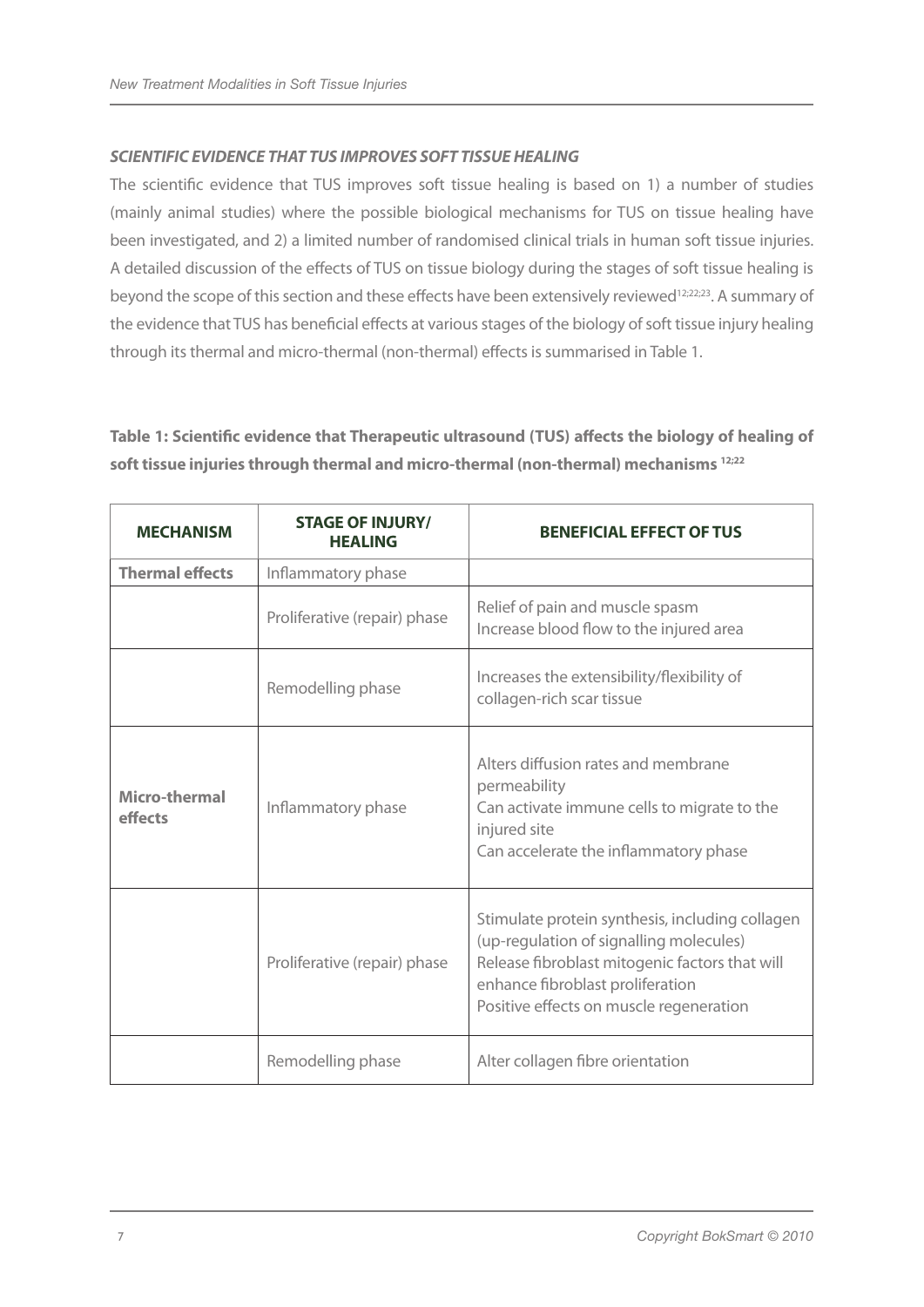As previously mentioned, the strongest scientific evidence for the use of any treatment modality in clinical practice is based on results from randomised clinical trials (RCT's). In this regard, there is a distinct lack of RCT's that confirm the beneficial effects of TUS in the healing of musculoskeletal injuries in general, and more specifically, soft tissue injuries<sup>21;24-26</sup>. In one published review from 2001<sup>25</sup>, only 10 RCT's could be identified where the effects of TUS on musculoskeletal injuries were investigated in well conducted RCT's. In that review, only two clinical trials showed that TUS had any beneficial effects compared with placebo (in calcific tendinopathy of the shoulder, and the carpal tunnel syndrome). It was concluded at that time that there is little evidence that TUS is more effective than placebo in the treatment of patients with either pain in a wide range of musculoskeletal injuries or for promoting soft tissue healing<sup>25</sup>.

Following that review, a current literature search (using suitable key words) revealed no published clinical trials (between 2002 and 2010) where TUS was used in the treatment of soft tissue injuries in humans. The only studies that were published in this period were studies in which TUS was used in the treatment of experimentally induced muscle<sup>27-29</sup> and ligament<sup>30</sup> injuries in animals. The results of these studies are also not conclusive, with TUS showing potential benefits in reducing oxidative injury following muscle injury in some studies $27,29$ , stimulation of the inflammatory process following an experimentally induced ligament injury in animals<sup>30</sup>, but no benefit in improving regeneration of muscle following injury in another study<sup>28</sup>.

In conclusion, there is some scientific evidence, from experiments in animal studies, to suggest that TUS has a variety of biological effects that may positively influence soft tissue healing following injury at various stages (Table 1). However, there is a lack of scientific data from clinical trials in human subjects with soft tissue injuries to confirm that these biological effects translate to improved healing and earlier return to sport. Therefore, more clinical research studies are needed before stronger recommendations on the use of TUS in the treatment of soft tissue injuries in sport can be made.

## *POTENTIAL NEGATIVESIDEEFFECTS ANDOTHERCONSIDERATIONSIN THE USEOF TUS TO PROMOTE SOFT TISSUE HEALING*

There is a substantial body of literature to determine the safety of ultrasound on biological tissues, mainly derived from research on the use of ultrasound as a diagnostic tool. The history of this research, including the studies related to the safety of US, has been reviewed $31$ . Furthermore, TUS has been, and still is used extensively by physiotherapists<sup>32</sup> without any major reported adverse effects<sup>12;22</sup>. The special considerations in the use of TUS have also recently been reviewed<sup>22</sup> and these include machine calibration, reducing the risk of infection during application of the ultrasound unit, and issues related to the use of the correct "dose" of TUS.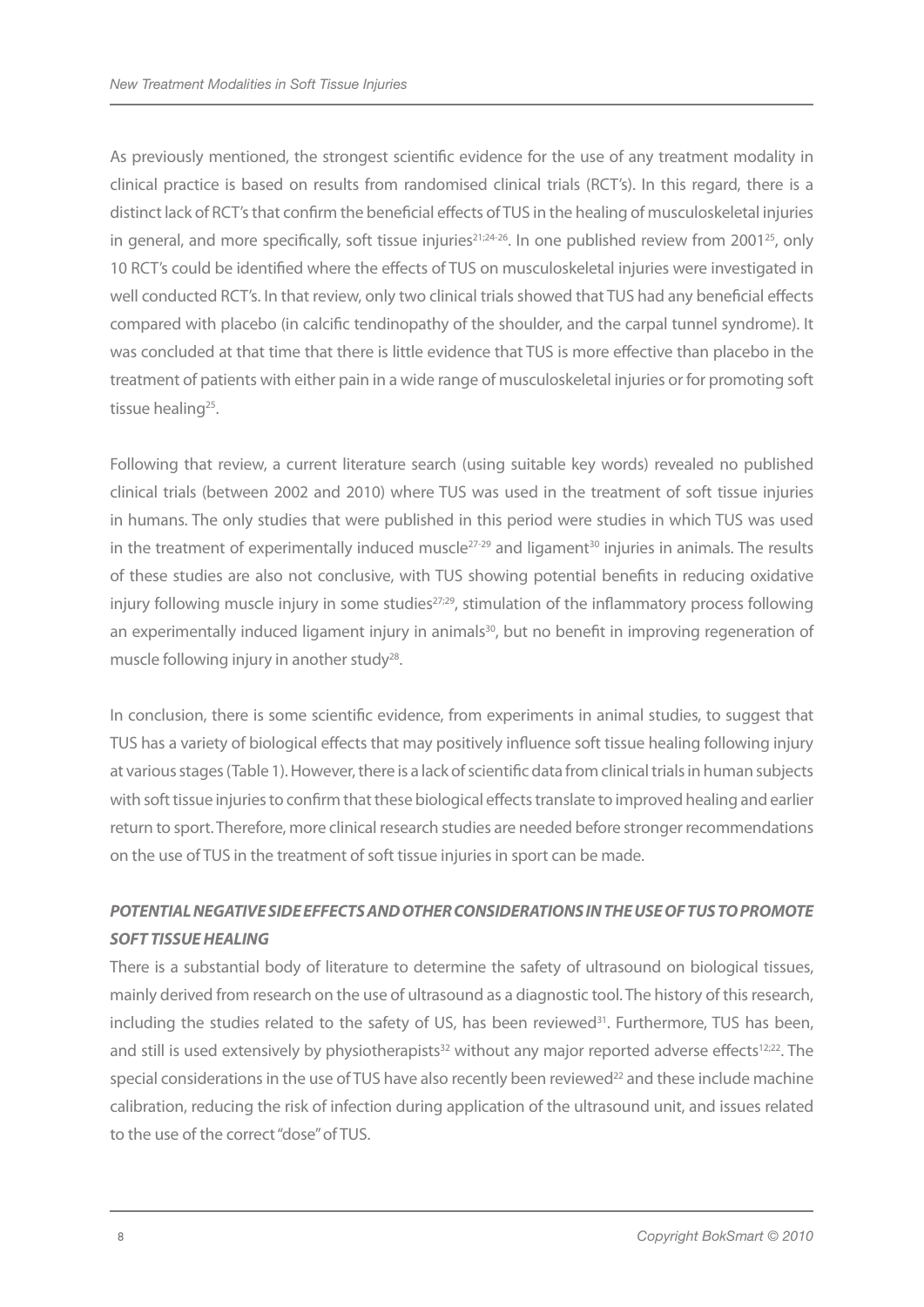As previously mentioned, the application and biological effects of TUS can vary according to the "dosage" that is used. This has been identified as a possible concern, as there is little consensus on the correct "dosage" of TUS in the treatment of injuries<sup>22</sup>. However, it appears that particularly the power density (Watts/cm<sup>2</sup>), duty cycle (continuous treatment is when the TUS delivered with no pulses) and total treatment time are the critical elements in determining the dosage of TUS<sup>22</sup>. There is also some evidence that pulsed mode US may be more effective than continuous treatment<sup>22</sup>. Finally, the intervals of treatment sessions have also not been studied well. Most clinical benefits have been shown with regular and more frequent intervals of treatment, rather than infrequent (every 2-4 weeks) treatment intervals<sup>22</sup>.

#### *CURRENT CLINICAL GUIDELINES FOR TUS IN THE TREATMENT OF SOFT TISSUE INJURIES INSPORT*

There are no well established or clear clinical guidelines on the use of TUS in soft tissue injuries in sport. However, there is evidence that TUS has potential positive biological effects in soft tissue healing and there is also a large body of experiential evidence by physiotherapists that TUS is a therapeutic modality that can be successfully used in the treatment of soft tissue injuries in sport<sup>12;22</sup>. Furthermore, TUS is generally safe and has no documented adverse effects in soft tissue healing. Therefore, it can be recommended that TUS can be considered as adjunct therapy, mainly in the repair and remodelling phases of healing, following soft tissue injuries. Further clinical research in this area is strongly recommended.

## *GROWTH FACTORS*

## *INTRODUCTION*

In recent years there has been increasing interest in the use of biological products that could potentially improve healing of injured tissues, including soft tissues<sup>8;33-36</sup>. More specifically, there has been an increased interest in using growth factors that are produced in the body to assist with tissue healing<sup>37</sup>. There is a particularly high concentration of growth factors in the platelets, and currently, platelet-rich plasma (PRP) is the most commonly used biological product. PRP is one example of an autologous biological product that has been utilised and studied since the 1980's as a possible treatment modality in soft tissue injuries<sup>34</sup>.

## *PHYSIOLOGY AND POTENTIAL MECHANISMS THAT PRP INCREASES HEALING OF SOFT TISSUES*

Platelets contain a number of proteins and cytokines (in the α-granules), and other bioactive factors (in dense granules) that can initiate and regulate basic aspects of wound healing<sup>33-35;38</sup>. By concentrating platelets from normal platelet concentrations in blood (150 000 - 350 000/µL) to 1 000 000/µL, growth factor concentrations in platelet rich plasma can be increased 3-5 times<sup>33-35;38</sup>. There are a number of cytokines in PRP, including the following: transforming growth factor-β (TGF-β), platelet-derived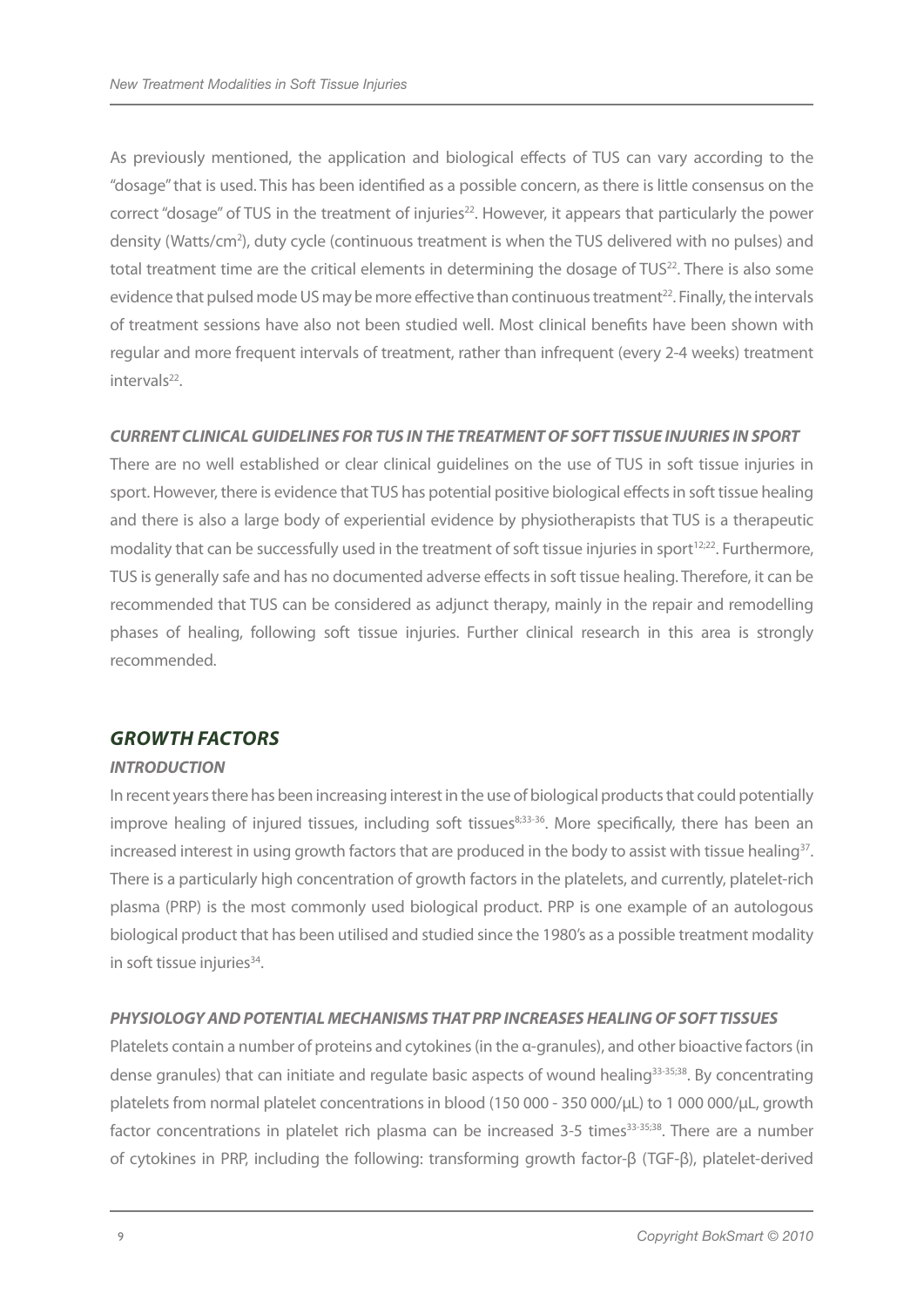growth factor (PDGF), insulin-like growth factor (IGF-I, IGF-II), fibroblast growth factor (FGF), epidermal growth factor, vascular endothelial growth factor (VEGF) and endothelial growth factor<sup>33-35;38</sup>. Other bioactive factors in the dense granules of platelets include serotonin, histamine, dopamine, calcium, and adenosine – these bioactive factors also affect biologic aspects of healing<sup>33;34;38</sup>.

#### *SCIENTIFIC EVIDENCE THAT PRP IMPROVES SOFT TISSUE HEALING*

The use of PRP in the treatment of soft tissue injuries in sport has, in recent years, received increasing interest. As a result, there have been a number of scientific studies that have been reported where PRP has been used to treat soft tissue injuries in sport. These studies have been case series, non-randomised clinical trials, randomised clinical trials and evidence-based reviews. Furthermore, studies have been conducted in a variety of upper and lower limb soft tissue injuries. The existing evidence for PRTP in the treatment of soft tissue injuries in sport is summarised in Table 2. Also included in this Table is a recommendation on the use of PRP in each injury and this is based on an analysis of the existing evidence from these studies.

## **Table 2: Scientific evidence (according to different types of studies) for the use of Platelet-Rich-Plasma in the treatment of upper and lower limb soft tissue injuries**

| <b>UPPER LIMB INJURIES</b>             |                              |                                    |                                                   |                                   |                                                                                                                                                                                                              |                              |  |
|----------------------------------------|------------------------------|------------------------------------|---------------------------------------------------|-----------------------------------|--------------------------------------------------------------------------------------------------------------------------------------------------------------------------------------------------------------|------------------------------|--|
| <b>INJURY</b>                          | CASES/<br><b>CASE SERIES</b> | NON-<br><b>RANDOMISED</b><br>TRIAL | RANDOMISED<br>CONTROLLED<br><b>CLINICAL TRIAL</b> | REVIEW / META-<br><b>ANALYSIS</b> | <b>COMMENTS</b>                                                                                                                                                                                              | <b>RECOMMENDATION</b>        |  |
| Lateral<br>epicondylopathy<br>(elbow)  | 39                           | 40                                 |                                                   | 41                                | 79% improvement following<br>autologous blood injection<br>93% patients receiving PRP<br>$\blacksquare$<br>improved at follow-up, small<br>control group <sup>40</sup><br>Pilot level evidence <sup>41</sup> | Possible use (weak evidence) |  |
| Intra-operative rotator<br>cuff repair | 42                           |                                    |                                                   |                                   | Reduced pain an improved<br>function                                                                                                                                                                         | Possible use (weak evidence) |  |

| <b>LOWER LIMB INJURIES</b>               |                              |                                    |                                                          |                                          |                                                                                                                                                                                                           |  |
|------------------------------------------|------------------------------|------------------------------------|----------------------------------------------------------|------------------------------------------|-----------------------------------------------------------------------------------------------------------------------------------------------------------------------------------------------------------|--|
| <b>INJURY</b>                            | CASES/<br><b>CASE SERIES</b> | NON-<br><b>RANDOMISED</b><br>TRIAL | <b>RANDOMISED</b><br>CONTROLLED<br><b>CLINICAL TRIAL</b> | <b>REVIEW / META-</b><br><b>ANALYSIS</b> | <b>RECOMMENDATION</b><br><b>COMMENTS</b>                                                                                                                                                                  |  |
| Plantar fasciitis / heel<br>pain         | 43                           |                                    |                                                          |                                          | Effective in resolution of<br>Possible use (weak evidence)<br>$\bullet$<br>symptoms (small case<br>series)                                                                                                |  |
| Mid-portion Achilles<br>tendinopathy     | 34                           |                                    |                                                          |                                          | Reports of positive results <sup>34</sup><br>Possible use (no evidence)<br>$\bullet$                                                                                                                      |  |
| Achilles tendon tear                     |                              | 44                                 |                                                          |                                          | Improved ROM and early<br>Possible use (weak evidence)<br>$\bullet$<br>return to activity <sup>44</sup>                                                                                                   |  |
| Patellar tendinopathy<br>(jumper's knee) | 33                           | 45                                 |                                                          |                                          | Animal studies review <sup>33</sup><br>Possible use (weak evidence)<br>$\bullet$<br>Improvement in patients<br>$\bullet$<br>with PRP injections at 6<br>month follow-up <sup>45</sup>                     |  |
| Intra-operative ACL<br>recon             | 33                           |                                    |                                                          |                                          | Review of animal studies <sup>33</sup><br>Possible use (weak evidence)<br>$\bullet$                                                                                                                       |  |
| Acute ankle ligament<br>sprains          | 33                           |                                    |                                                          |                                          | Unpublished results,<br>Possible use (weak evidence)<br>$\bullet$<br>shortened return to play                                                                                                             |  |
| Acute muscle strains                     | 46                           |                                    |                                                          |                                          | Animal studies review <sup>46</sup><br>Possible use (weak evidence)<br>$\bullet$<br>Unpublished results of 22<br>$\bullet$<br>acute muscle injuries in elite<br>athletes, shortened return<br>to $play46$ |  |

ACL: anterior cruciate ligament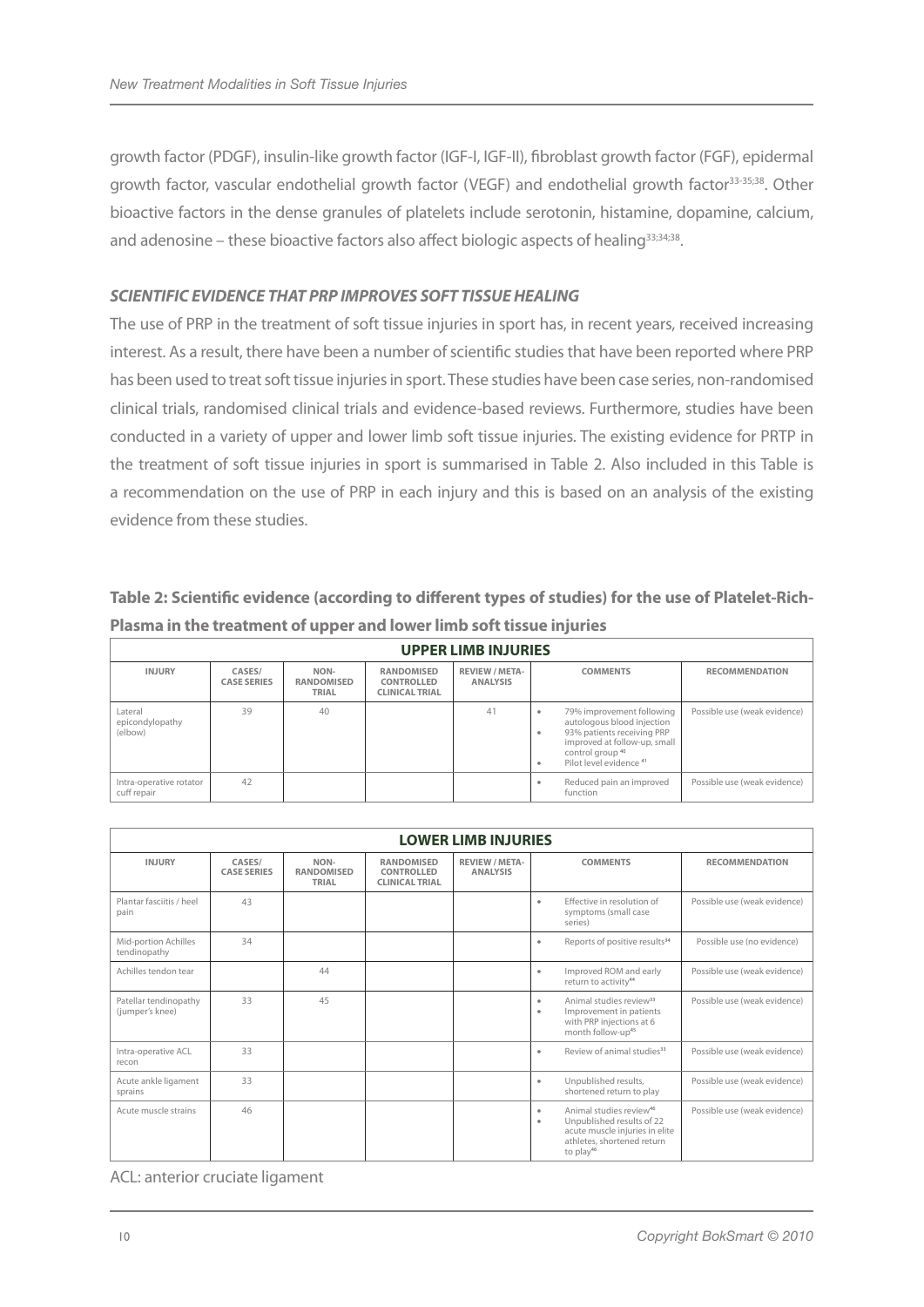## *PREPARATION OF PLATELET-RICH-PLASMA (PRP) FROM A BLOODSAMPLE*

PRP can be prepared using anti-coagulated (not clotted) blood that is drawn from an injured player. It is necessary to use blood that is not clotted, because the platelets become part of the clot in clotted blood. The following steps are therefore used to prepare PRP from blood that is drawn from the injured player:

- An anti-clotting agent (anticoagulant) is drawn into a syringe.
- The syringe with the anticoagulant agent is then used and a sample of blood is drawn from the injured player.
- The blood sample is then concentrated by spinning the sample in a centrifuge (once or twice). This separates the red blood cells and white cells from the platelets and plasma.
- The platelet-rich plasma (PRP), which is a specific layer of the sample that has been spun down, is then extracted. A commercially available double-syringe technique is available for this.
- The platelets which are now concentrated in the PRP sample, are "activated" so that they release the growth factors that are stored inside the cells. Platelets can be activated by clotting (clotting leads to release of growth factors from the α-granules – a process known as degranulation).

A number of other methods have also been used to activate platelets and include the following: 1) adding bovine thrombin, 2) adding calcium chloride to initiate the formation of autogenous thrombin from prothrombin, or 3) using type I collagen with PRP to create a collagen –PRP gel), 4) relying on in vivo (in the tissue) tendon collagen (at the site of injection) to induce clotting.34;38

The PRP sample, with activated platelets that have released their growth factors, is then ready for injection into the area where the growth factors are needed to assist the healing of the soft tissue injury.

## *POTENTIAL NEGATIVESIDEEFFECTS ANDOTHERCONSIDERATIONSIN THE USEOF PRP TO PROMOTE SOFT TISSUE HEALING*

There are some contra-indications to the use of PRP in human subjects. These contra-indications include the following<sup>38</sup>:

- tumour or metastatic disease (cancer that has spread)
- an active infection
- a reduced platelet count
- pregnancy and breastfeeding.

Other special precautions and considerations that must be taken into account are as follows: the dosages of PRP are not yet well-established, the timing of administration is not yet well-established, the use of PRP may enhance mesenchymal stem cell migration and proliferation (theoretical possibility of cancer) or limit the differentiation of cells, preparation techniques are not yet standardised (which means that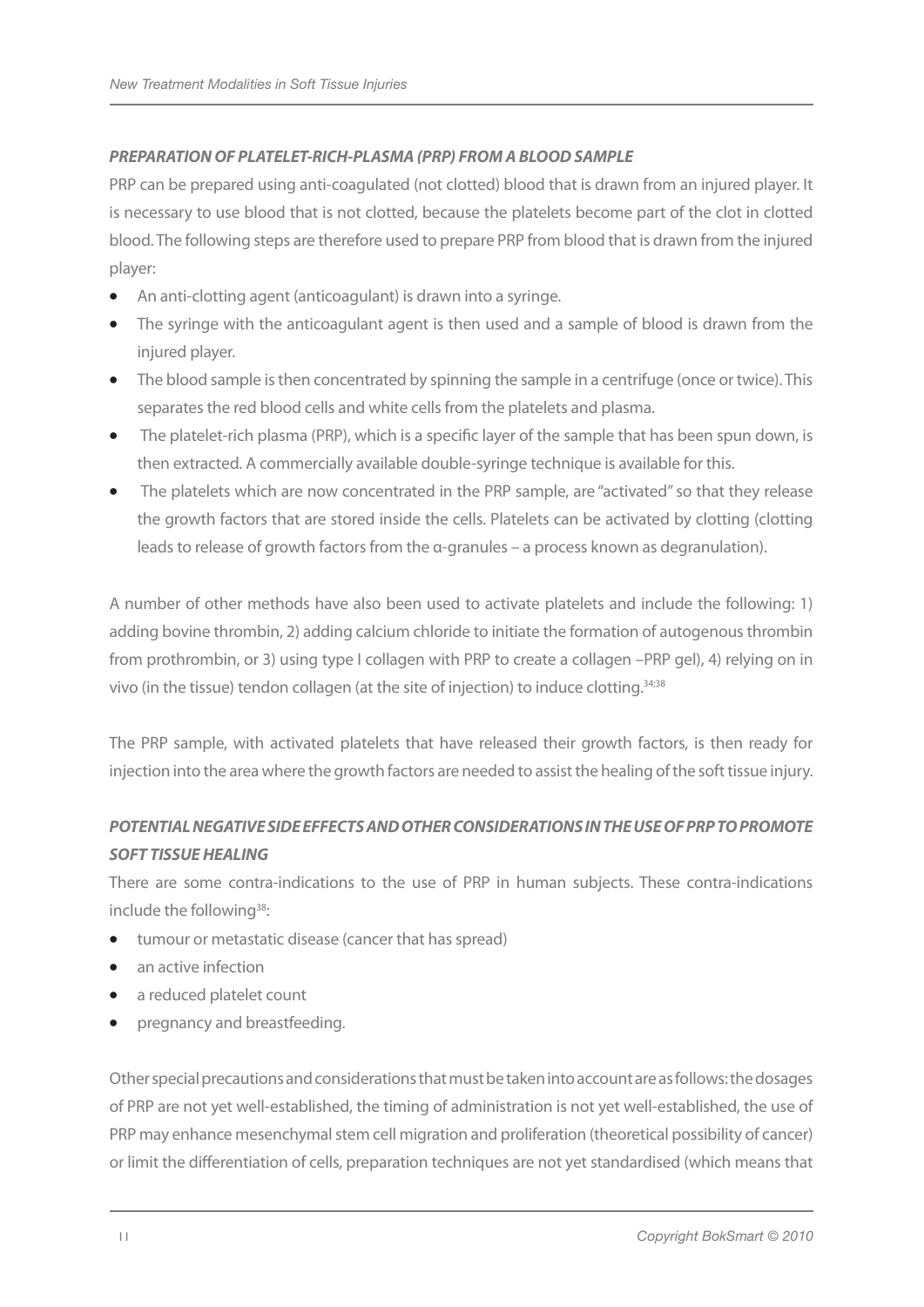concentrations and ratios of growth factors in preparations can vary from patient to patient)<sup>47</sup>. Furthermore, there are potential side effects when PRP is administered. These side effects include the following 35;38: discomfort during injection, acute swelling and pain may develop up to 48 hours after injection, with the use of bovine thrombin coagulopathies (clotting disorders) may develop, and the long-term side effects are not known.

Finally, for athletes that participate where doping considerations are important, the following has to be considered. In the latest WADA 2010 prohibited list of substances it is stated that Insulin-like Growth Factor-1 (IGF-1), Mechano Growth Factors (MGFs), Platelet-Derived Growth Factor (PDGF), Fibroblast Growth Factors (FGFs), Vascular-Endothelial Growth Factor (VEGF) and Hepatocyte Growth Factor (HGF) as well as any other growth factor affecting muscle, tendon or ligament protein synthesis/degradation, vascularisation, energy utilisation, regenerative capacity or fibre type switching are prohibited substances in sport. Platelet-derived preparations (e.g. Platelet Rich Plasma, "blood spinning") administered by intramuscular injection is prohibited but other routes of administration require a declaration of *Use* in accordance with the International Standard for Therapeutic Use Exemptions.

## *CURRENT CLINICAL GUIDELINES FOR THE USE OF PRP IN THE TREATMENT OF SOFT TISSUE INJURIES INSPORT*

The clinical efficacy of PRP has not yet been fully established in high-quality clinical trials<sup>47</sup>. Furthermore, the exact timing of administration to assist the injury healing process has not been well determined. Therefore, more research is needed before PRP can be recommended for general use in the treatment of soft tissue injuries in sport. Currently, the guidelines for administration are a dose of 2-3 ml that is injected into the area of injury under diagnostic ultrasound guidance. There is some evidence that 1-3 weekly injections should be given. The practical guidelines for injection are as follows:

- The injured area must be clearly identified at clinical examination and soft tissue diagnostic ultrasound (recommended)
- • Ultrasound guided injections are recommended
- The use of local anaesthetics is controversial (local anaesthetics can alter the pH and therefore potentially have negative effect on efficacy)
- The needle size must be at least an 18 gauge needle
- The PRP must be administered over a wide area (multi-planar administration)
- The player must be observed for at least 15-20 min after injection
- Pain killers (analgesia) must be provided for 24-48 hours after the injection and no non-steroidal anti-inflammatory drugs (NSAID's) must be given for about 2 weeks after PRP treatment.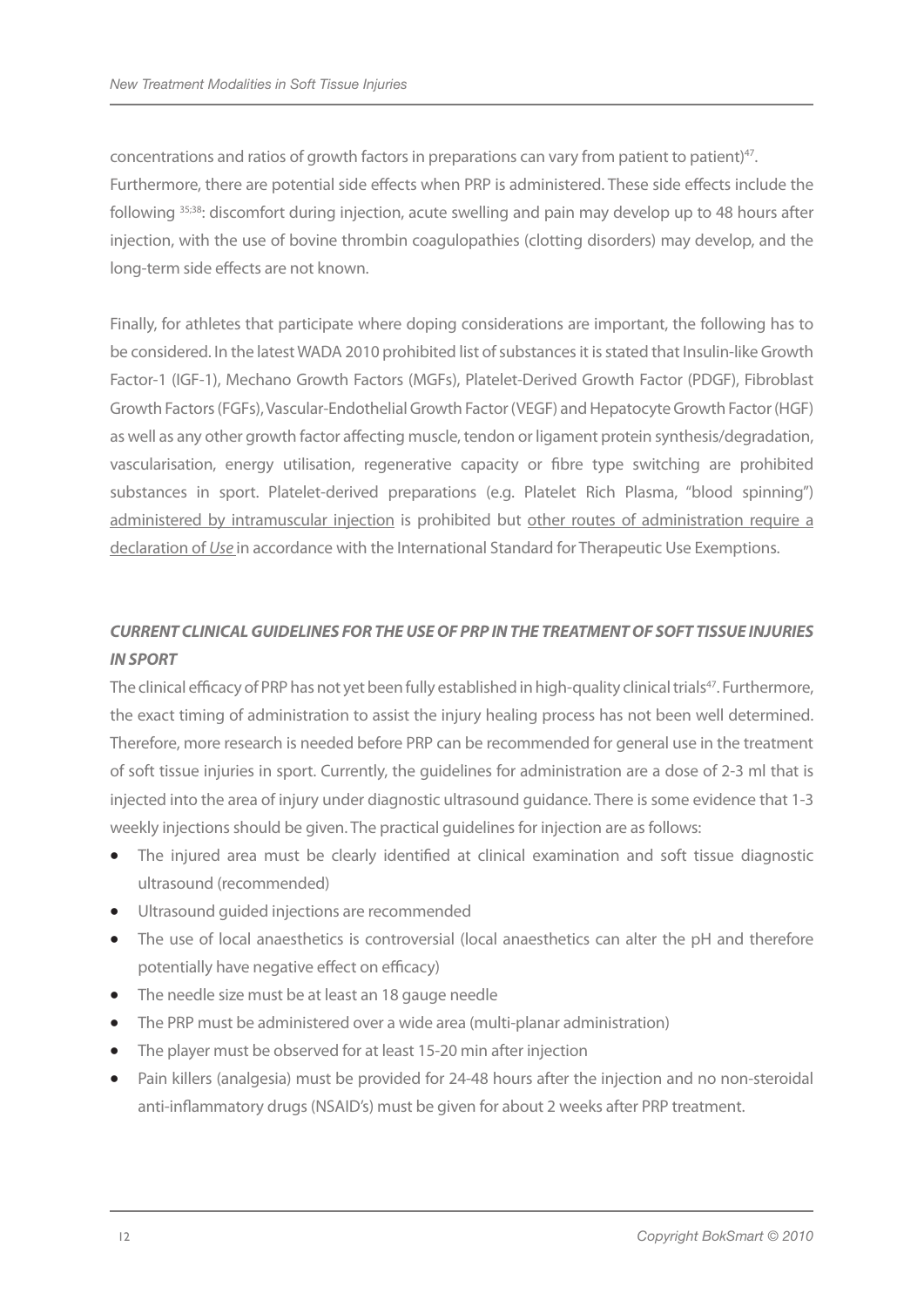## *EXTRACORPOREAL SHOCK WAVE THERAPY (ECSWT)*

#### *INTRODUCTION*

The use of shock wave treatment in medicine dates back to about 20 years ago when this form of treatment was first used to disintegrate kidney stones<sup>13</sup>. These shock waves are generated outside the body using a shock wave generator<sup>13</sup>. Currently there are three different types of shock wave generators that are used: electrohydraulic, electromagnetic and piezoelectric<sup>13</sup>. As the shock wave passes through the tissues, both a direct pressure effect and an indirect shock wave effect can affect tissue biology 13. The main physiological effects and the potential mechanisms for ECSWT will be briefly discussed.

#### *PHYSIOLOGY AND POTENTIAL MECHANISMS FOR INCREASING HEALING OF SOFT TISSUES*

The precise biological effects of shock wave therapy on tissue is not fully understood<sup>13</sup>. However, in recent years it has been established that ECSWT can affect the healing process in a number of different ways. These include the following:

- ECSWT decreases the expression of inflammatory cytokines (IL6) and MMP's (1 and 13) in cultured human diseased tenocytes<sup>48</sup>
- • ECSWT stimulates metabolism in tendinous structures (animal study) and this can accelerate healing process in injured tendons<sup>49</sup>
- ECSWT increases neovascularization (new blood vessel formation) in tendons (animal study).<sup>50</sup>

## *SCIENTIFIC EVIDENCE THAT EXTRACORPOREAL SHOCK WAVE THERAPY (ECSWT) IMPROVES SOFT TISSUE HEALING*

Over the past 2 decades, there have been many studies published on the indications and possible therapeutic use of ECSWT in the treatment of soft tissue injuries in sport. The quality of scientific evidence for the use of ECSWT in sports-related injuries varies from cases/case series (weak evidence), to meta-analysis of randomised clinical trials (very good evidence). The existing evidence for the use of ECSWT in the treatment of soft tissue injuries of the upper and lower limbs is summarised in Table 3. Furthermore, recommendations for the use of ECSWT in the treatment of each of these injuries are indicated and are based on an analysis of the existing evidence.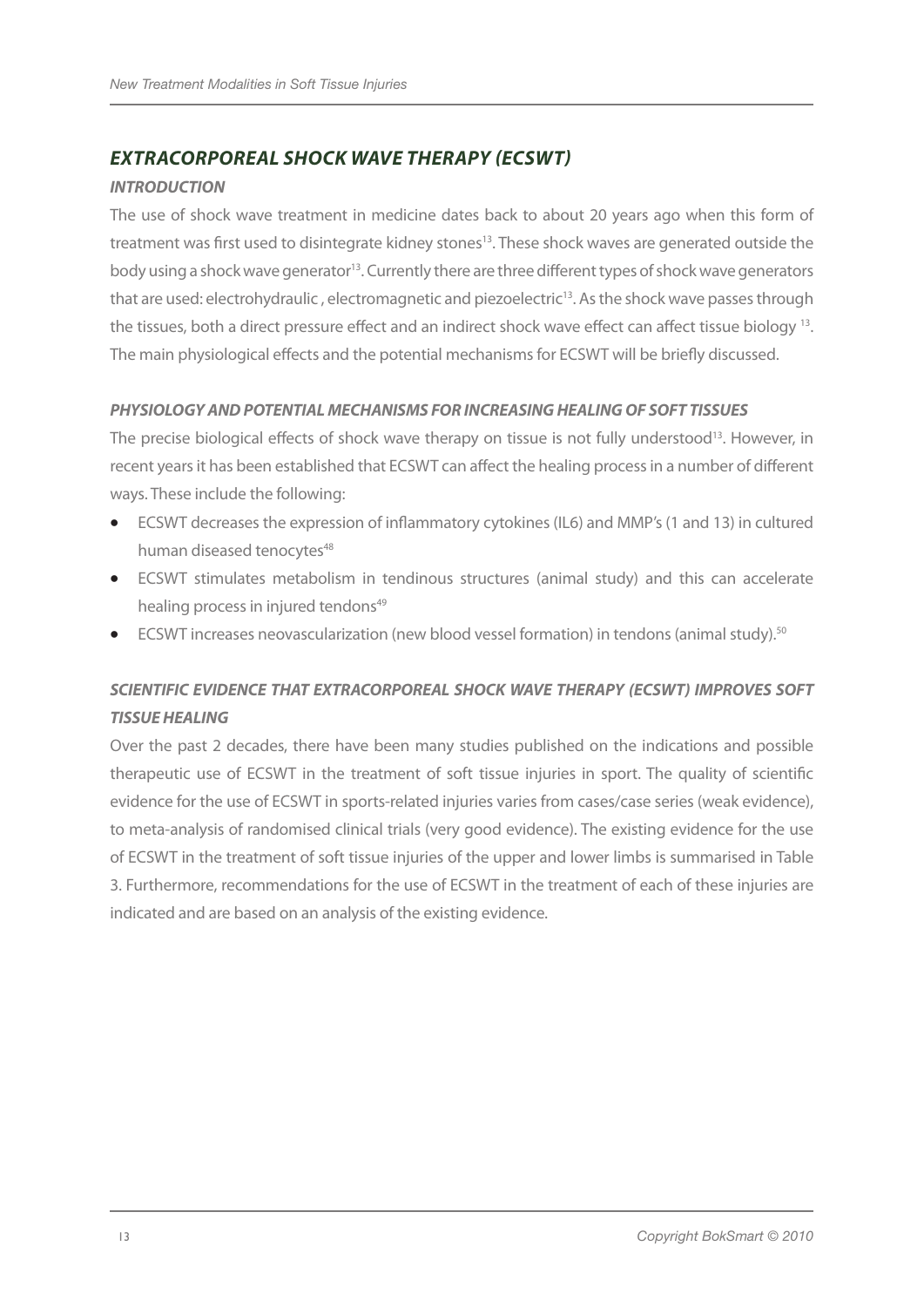Table 3: Scientific evidence (according to different types of studies) for the use of ECSWT in the treatment of upper and lower limb soft tissue injuries

| <b>UPPER LIMB INJURIES</b>                     |                              |                                    |                                                          |                                             |                                                                                                                                                                                                                                                                                                                                                                         |                         |  |
|------------------------------------------------|------------------------------|------------------------------------|----------------------------------------------------------|---------------------------------------------|-------------------------------------------------------------------------------------------------------------------------------------------------------------------------------------------------------------------------------------------------------------------------------------------------------------------------------------------------------------------------|-------------------------|--|
| <b>INJURY</b>                                  | CASES/<br><b>CASE SERIES</b> | NON-<br><b>RANDOMISED</b><br>TRIAL | <b>RANDOMISED</b><br>CONTROLLED<br><b>CLINICAL TRIAL</b> | <b>REVIEW</b><br>/ META-<br><b>ANALYSIS</b> | <b>COMMENT</b>                                                                                                                                                                                                                                                                                                                                                          | <b>RECOMMENDATION</b>   |  |
| Chronic calcific<br>tendinopathy<br>(shoulder) | 51                           | 52                                 | $53 - 60$                                                |                                             | Effective compared with<br>$\bullet$<br>placebo <sup>53</sup><br>Improved pain and<br>$\bullet$<br>function <sup>51,54,60</sup><br>Improved symptoms, not<br>$\bullet$<br>affect calcific deposits <sup>55</sup><br>Effective in reducing pain<br>$\bullet$<br>52:56-58<br>More effective than<br>$\bullet$<br>transcutaneous nerve<br>stimulation (TENS) <sup>59</sup> | Use (moderate evidence) |  |
| Lateral<br>epicondylopathy<br>(elbow)          |                              |                                    | 61                                                       | 62;63                                       | Little benefit of ECSWT <sup>61</sup><br>$\bullet$<br>Little or no benefit <sup>62;63</sup><br>٠                                                                                                                                                                                                                                                                        | Not use (good evidence) |  |
| Rotator cuff<br>tendinopathy                   |                              |                                    | 64                                                       |                                             | No benefit over placebo <sup>64</sup><br>$\bullet$                                                                                                                                                                                                                                                                                                                      | Not use (weak evidence) |  |

| <b>LOWER LIMB INJURIES</b>                   |                             |                                    |                                                          |                                             |                                                                                                                                                                                                                                                                                                                                                                                                                                                            |                                     |
|----------------------------------------------|-----------------------------|------------------------------------|----------------------------------------------------------|---------------------------------------------|------------------------------------------------------------------------------------------------------------------------------------------------------------------------------------------------------------------------------------------------------------------------------------------------------------------------------------------------------------------------------------------------------------------------------------------------------------|-------------------------------------|
| <b>INJURY</b>                                | CASES/CASE<br><b>SERIES</b> | NON-<br><b>RANDOMISED</b><br>TRIAL | <b>RANDOMISED</b><br>CONTROLLED<br><b>CLINICAL TRIAL</b> | <b>REVIEW</b><br>/ META-<br><b>ANALYSIS</b> | <b>COMMENT</b>                                                                                                                                                                                                                                                                                                                                                                                                                                             | <b>RECOMMENDATION</b>               |
| Chronic plantar<br>fasciitis / heel pain     | 65                          |                                    | 66-70                                                    | 71                                          | Improved pain, function<br>٠<br>and quality of life (QOL) <sup>66</sup><br>Higher energy density<br>$\bullet$<br>more effective <sup>67</sup><br>Effective in reducing pain <sup>68</sup><br>٠<br>Improved pain and<br>٠<br>function <sup>69</sup><br>71% good or excellent<br>٠<br>results <sup>65</sup><br>Effective (if applied with no<br>٠<br>prior local anaesthesia)70<br>Effective treatment, small<br>٠<br>number of quality trials <sup>71</sup> | Use (good evidence)                 |
| Chronic mid-portion<br>Achilles tendinopathy |                             | 72                                 | 73                                                       |                                             | Effective treatment <sup>72</sup><br>٠<br>Effective treatment when<br>٠<br>combined with eccentric<br>training <sup>73</sup>                                                                                                                                                                                                                                                                                                                               | Possible use (moderate<br>evidence) |
| Chronic insertional<br>Achilles tendinopathy |                             | 74                                 | 75                                                       |                                             | Effective treatment <sup>74;75</sup><br>٠                                                                                                                                                                                                                                                                                                                                                                                                                  | Possible use (moderate<br>evidence) |
| Medial tibial stress<br>syndrome             |                             | 76                                 |                                                          |                                             | Effective treatment <sup>76</sup><br>$\ddot{\phantom{a}}$                                                                                                                                                                                                                                                                                                                                                                                                  | Possible use (weak evidence)        |
| Patellar tendinopathy<br>(jumper's knee)     | 77                          | 78                                 |                                                          |                                             | Satisfactory treatment <sup>77</sup><br>٠<br>Similar outcome to<br>٠<br>surgery <sup>78</sup>                                                                                                                                                                                                                                                                                                                                                              | Possible use (weak evidence)        |
| Greater trochanteric<br>pain syndrome        |                             | 79:80                              |                                                          |                                             | Effective treatment <sup>79</sup><br>٠<br>Effective treatment.<br>٠<br>better than corticosteroid<br>injection <sup>80</sup>                                                                                                                                                                                                                                                                                                                               | Possible use (weak evidence)        |
| Myositis ossificans                          | 81                          |                                    |                                                          |                                             | Some favourable result <sup>81</sup><br>٠                                                                                                                                                                                                                                                                                                                                                                                                                  | Possible use (weak evidence)        |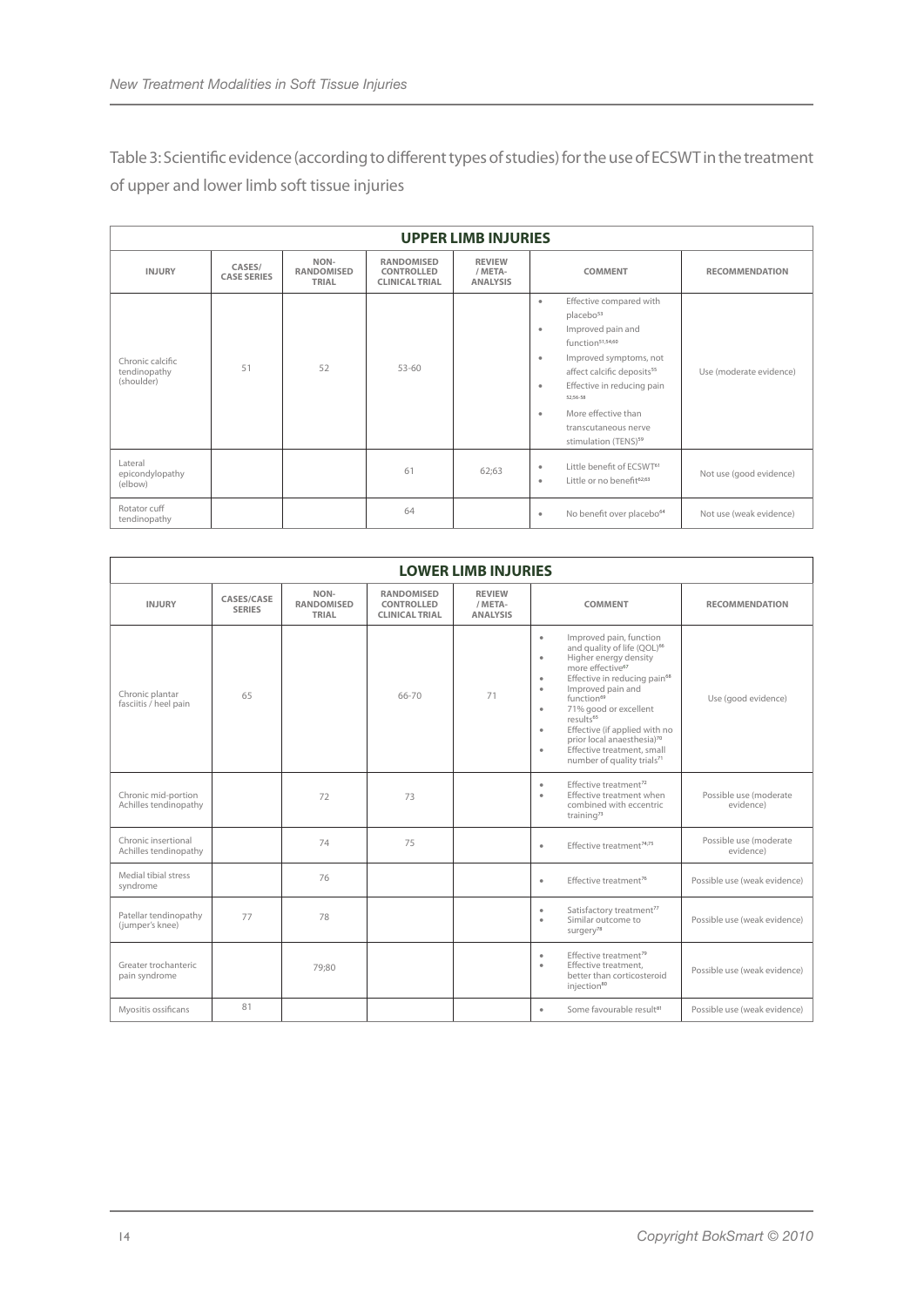## *POTENTIAL NEGATIVE SIDE EFFECTS AND OTHER CONSIDERATIONS IN THE USE OF ECSWT TO PROMOTE SOFT TISSUE HEALING*

There are a few contra-indications and special precautions to consider in the use of ECSWT. The contraindications for the use of ECSWT are as follows:

- thrombosis (blood clot)
- • disorders of blood clotting (e.g. haemophilia)
- • concomitant use of medication that may affect clotting
- the presence of acute inflammation in the treatment area
- the presence of tumours in the treatment area
- gas filled tissue in the treatment area (e.g. lung tissue)
- major blood vessels and nerves in the treatment area
- • pregnancy.

The most common side effect is mild pain and discomfort during a treatment session. Other sideeffects that may occur during or after a treatment session include skin irritation, petechiae, haematoma and swelling.

## *CURRENT CLINICAL GUIDELINES FOR EXTRACORPOREAL SHOCK WAVE THERAPY (ECSWT) IN THE TREATMENT OF SOFT TISSUE INJURIES INSPORT*

The scientific evidence, as summarised in Table 3, indicate that there is good evidence that ECSWT can be used to promote soft tissue healing in rugby players with chronic plantar fascial pain and in calcific shoulder tendinopathy. In addition, there are a number of other soft tissue injuries where results of preliminary studies show there is a potential use of ECSWT in soft tissue injuries (Table 3). These injuries include tendinopathies (Achilles tendon, patellar tendon), greater trochanteric pain syndrome, medial tibial stress syndrome and myositis ossificans. However, more clinical trials are required before ECSWT can be recommended as standard treatment for these injuries.

The dose of ECSWT treatment varies for different injuries and anatomical areas but the following are general guidelines for the dose of ECSWT during a treatment session:

- Operating pressure:  $1.5 2.8$  bar
- Operating frequency: 10 15 Hz
- Number of impulses per treatment session: 500 (small area) to 3000 (larger area)
- In most injuries, the recommended number of treatment sessions is 3-5 with sessions scheduled a week apart.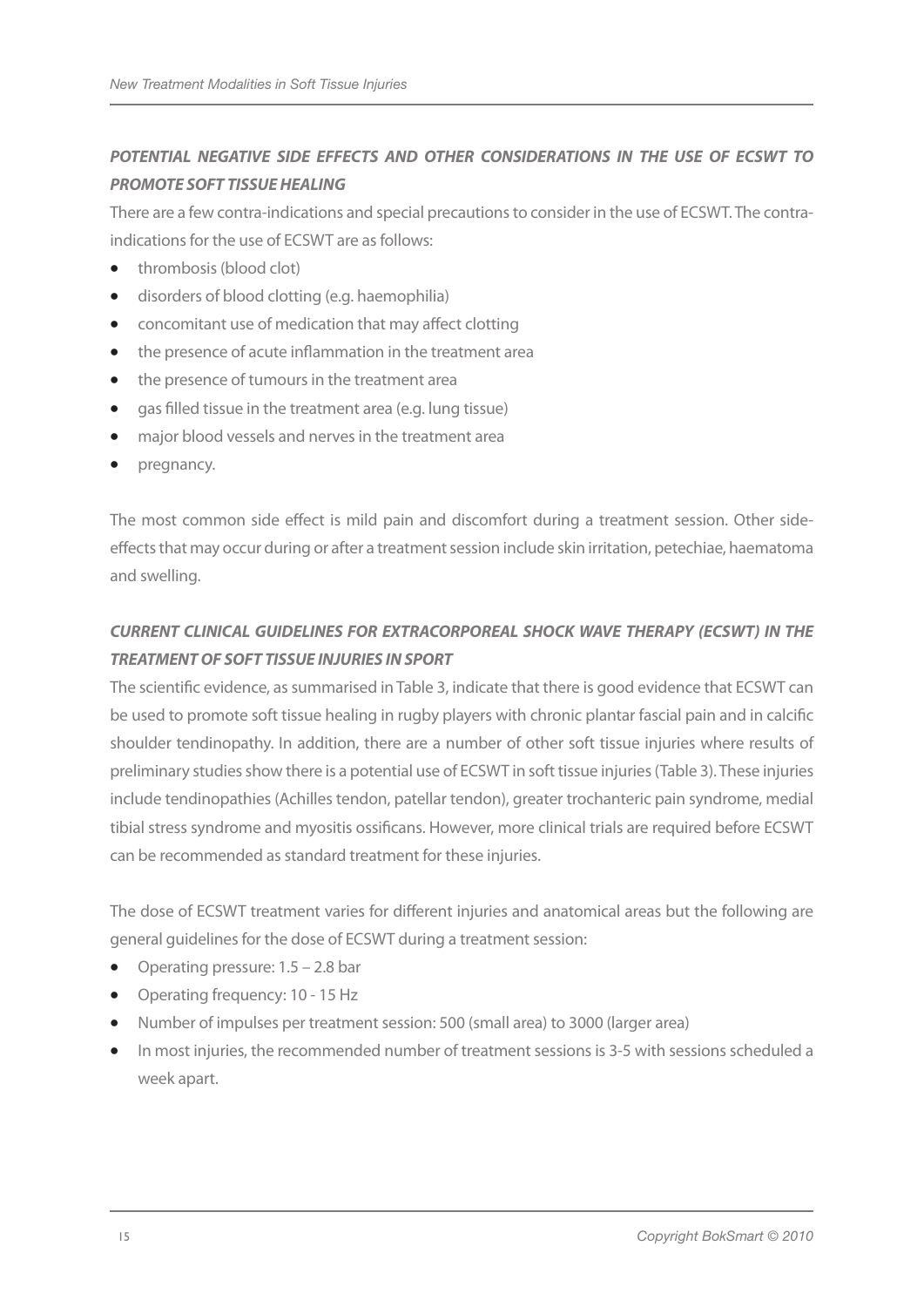#### *SUMMARY*

In summary, soft tissue injuries are very common in sport and particularly in rugby. Players with soft tissue injury require a recovery time during which tissue undergoes healing. The biology of tissue healing can potentially be affected by many factors and recently, there is a growing interest in therapeutic modalities that may positively affect this healing process<sup>7</sup>. In this review, the potential mechanisms, scientific evidence and clinical application of four treatment modalities for soft tissue injuries were reviewed. It is clear that there are some modalities that show promising results, and may well become standard forms of treatment. However, further basic science and clinical research is required to determine the precise role of these modalities in the healing of soft tissue injuries in rugby players.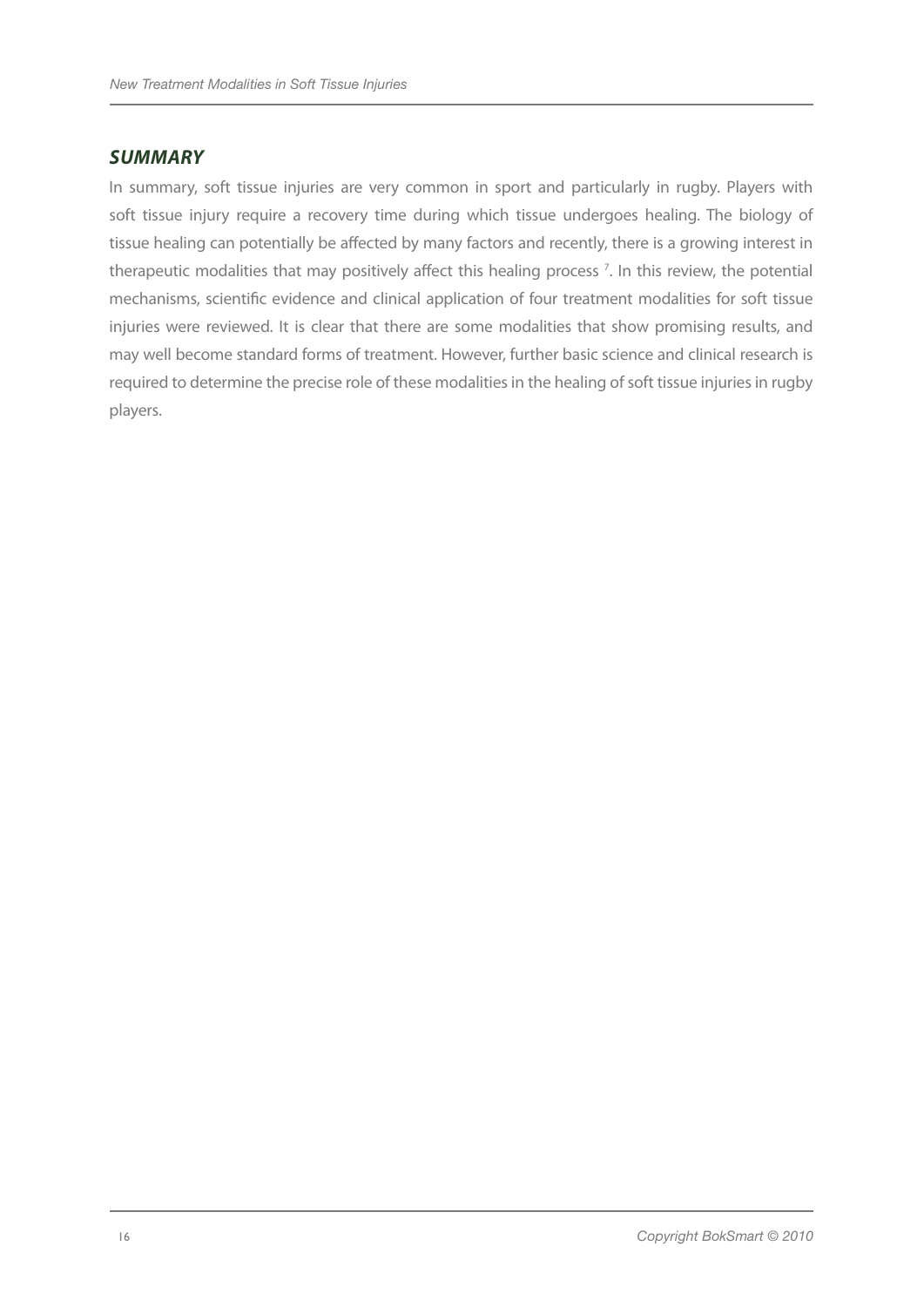## *PRACTICAL APPLICATION: AN EXAMPLE OF A NOVEL TREATMENT MODALITY IN A RUGBY PLAYER*

#### *CASE STUDY: EXTRACORPOREAL SHOCK WAVE THERAPY (ECSWT)*

A rugby player presents with gradual onset heel pain during and after playing (matches and training). There is no history of an acute injury. The pain is particularly severe early in the morning and subsides after walking for about 20 minutes. However, during rugby practice, and particularly after practices or matches the pain returns.

Clinical examination of the lower limbs shown no significant alignment abnormality, but there is evidence of a collapsed medial longitudinal arch of the foot (flat foot). There is tenderness over the medial (inner) heel area, which is aggravated when stretching the plantar fascia. An X Ray of the foot shows no bony heel spur, but there is evidence of some calcification at the origin of the plantar fascia which is confirmed on soft tissue diagnostic ultrasound. Evidence of a plantar nerve entrapment is excluded.

A final diagnosis of a plantar fascial injury with calcification is made.

In addition to custom-made inserts, the player is advised that Extracorporeal Shock Wave Therapy (ECSWT) may be of benefit in the treatment of this condition with really strong evidence that it is successful. Absolute and relative contra-indications to ECSWT are excluded and the player is then treated weekly, over 5 weeks, using the following ECSWT protocol.

|                                   | Week 1 | Week 2 | Week 3 | Week 4 | Week 5 |
|-----------------------------------|--------|--------|--------|--------|--------|
| Pressure (bar)                    | 1.5    | 2.0    | 2.0    | 2.2    | 2.5    |
| <b>Number of treatment cycles</b> | 2000   | 2000   | 2500   | 2500   | 3000   |
| <b>Frequency (Hz)</b>             | 13     |        | 13     | 13     | 13     |

The player is advised to continue with conditioning but to refrain from weight-bearing sports in the first 3 weeks to allow healing to commence. This period is also utilised to familiarise the player with the new inserts. At each visit, the early morning pain and stiffness is recorded. Once early morning pain has diminished, gradual return to weight bearing activities (including rugby) is commenced under the supervision of a biokineticist.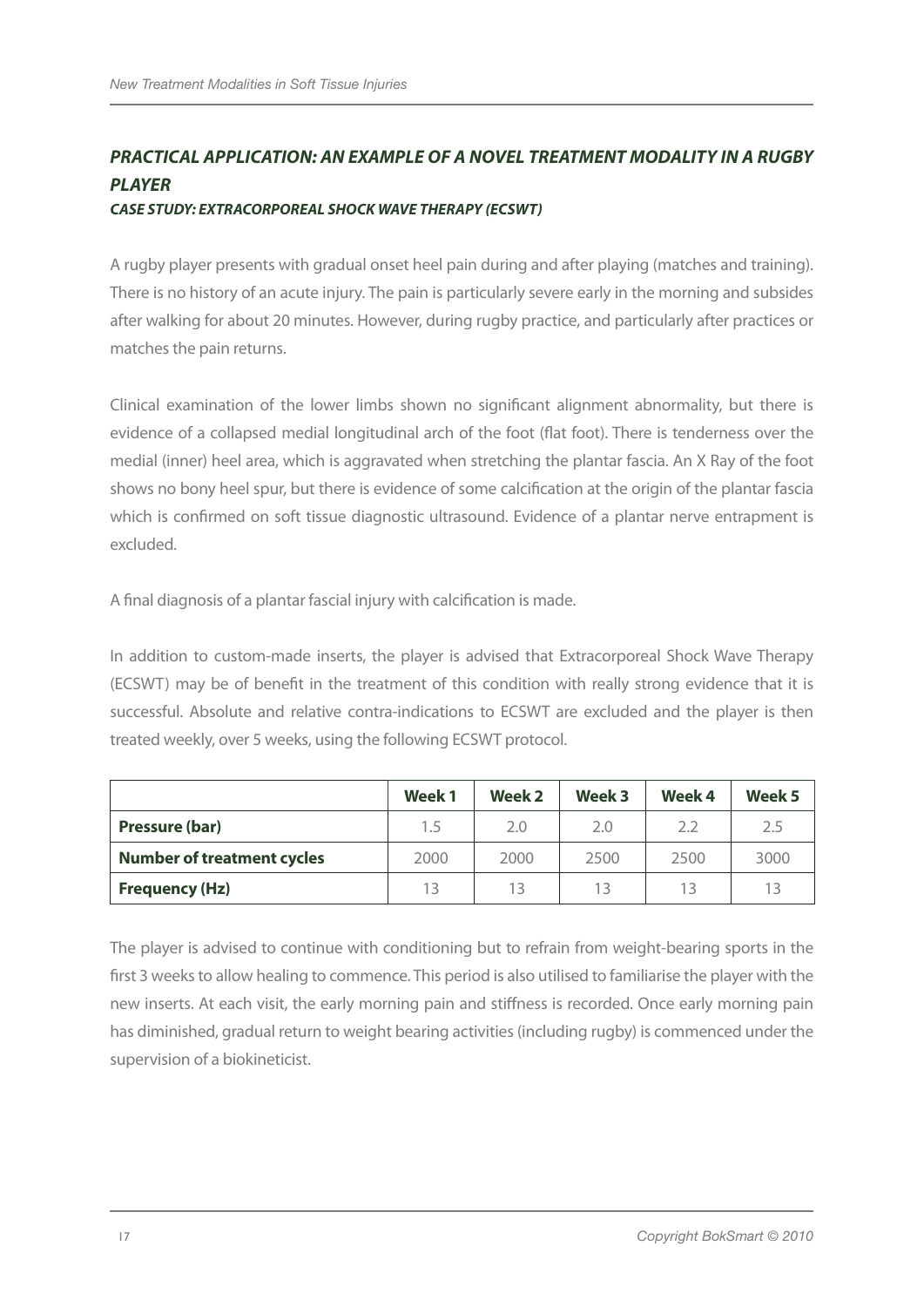## *REFERENCES*

- 1) Brooks JH, Kemp SP. Recent trends in rugby union injuries. Clin Sports Med 2008; 27(1):51-viii.
- 2) Collins CL, Micheli LJ, Yard EE, Comstock RD. Injuries sustained by high school rugby players in the United States, 2005-2006. Arch Pediatr Adolesc Med 2008; 162(1):49-54.
- 3) Holtzhausen LJ, Schwellnus MP, Jakoet I, Pretorius AL. The incidence and nature of injuries in South African rugby players in the rugby Super 12 competition. S Afr Med J 2006; 96(12):1260- 1265.
- 4) Dallalana RJ, Brooks JH, Kemp SP, Williams AM. The epidemiology of knee injuries in English professional rugby union. Am J Sports Med 2007; 35(5):818-830.
- 5) Quarrie KL, Hopkins WG. Tackle Injuries in Professional Rugby Union. Am J Sports Med 2008.
- 6) Brooks JH, Fuller CW, Kemp SP, Reddin DB. Incidence, risk, and prevention of hamstring muscle injuries in professional rugby union. Am J Sports Med 2006; 34(8):1297-1306.
- 7) Jarvinen TA, Jarvinen TL, Kaariainen M, Kalimo H, Jarvinen M. Muscle injuries: biology and treatment. Am J Sports Med 2005; 33(5):745-764.
- 8) Bachl N, Derman W, Engebretsen L, Goldspink G, Kinzlbauer M, Tschan H et al. Therapeutic use of growth factors in the musculoskeletal system in sports-related injuries. J Sports Med Phys Fitness 2009; 49(4):346-357.
- 9) Hyperbaric oxygen therapy in sports. Am J Sports Med 1998; 26(4):489-490.
- 10) Babul S, Rhodes EC. The role of hyperbaric oxygen therapy in sports medicine. Sports Med 2000; 30(6):395-403.
- 11) Barnett A. Using recovery modalities between training sessions in elite athletes: does it help? Sports Med 2006; 36(9):781-796.
- 12) Paliwal S, Mitragotri S. Therapeutic opportunities in biological responses of ultrasound. Ultrasonics 2008; 48(4):271-278.
- 13) Shrivastava SK, Kailash. Shock wave treatment in medicine. J Biosci 2005; 30(2):269-275.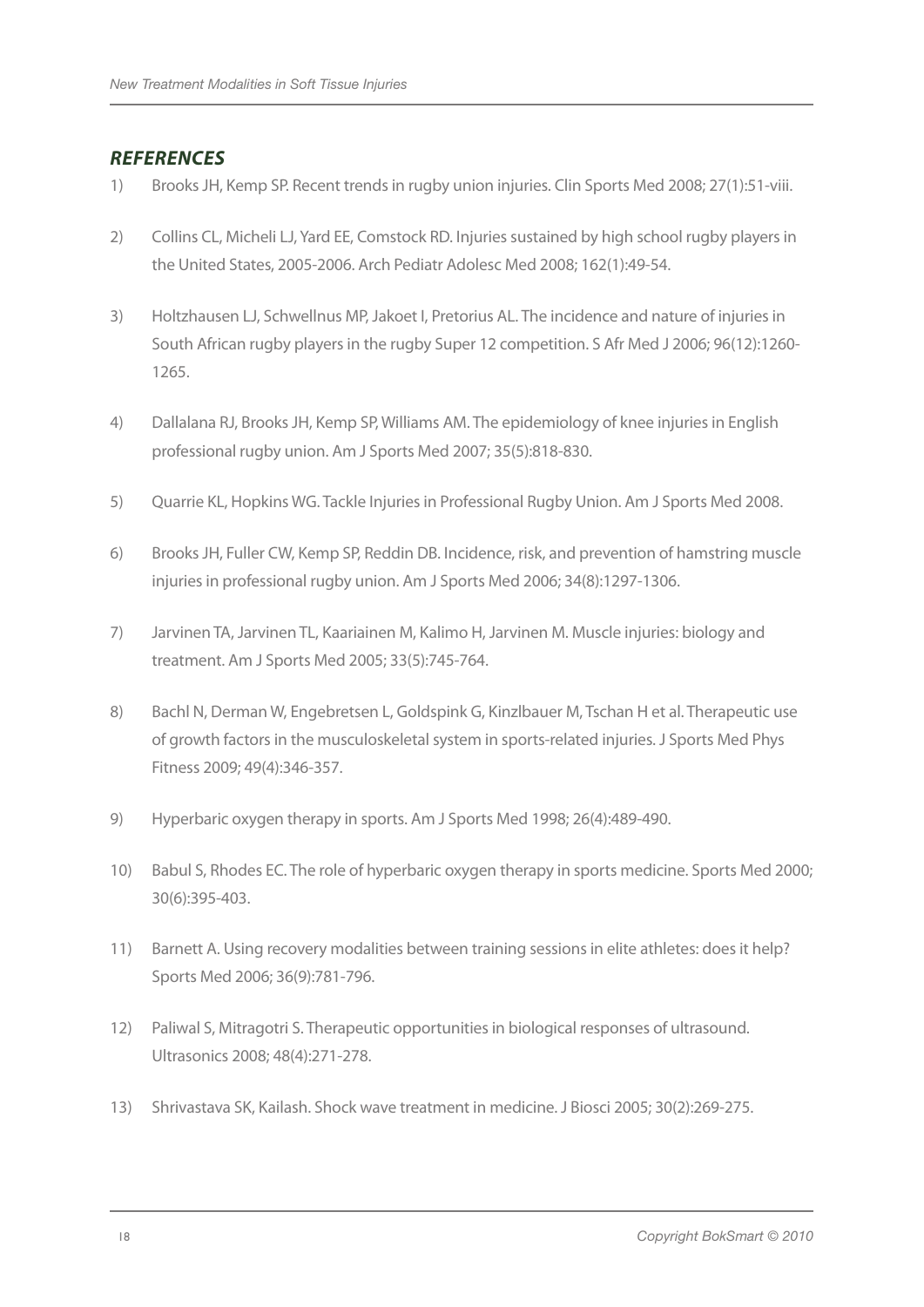- 14) Ishii Y, Deie M, Adachi N, Yasunaga Y, Sharman P, Miyanaga Y et al. Hyperbaric oxygen as an adjuvant for athletes. Sports Med 2005; 35(9):739-746.
- 15) Staples J, Clement D. Hyperbaric oxygen chambers and the treatment of sports injuries. Sports Med 1996; 22(4):219-227.
- 16) Delaney JS, Montgomery DL. How can hyperbaric oxygen contribute to treatment? Phys Sportsmed 2001; 29(3):77-84.
- 17) Kanhai A, Losito JM. Hyperbaric oxygen therapy for lower-extremity soft-tissue sports injuries. J Am Podiatr Med Assoc 2003; 93(4):298-306.
- 18) Best TM, Loitz-Ramage B, Corr DT, Vanderby R. Hyperbaric oxygen in the treatment of acute muscle stretch injuries. Results in an animal model. Am J Sports Med 1998; 26(3):367-372.
- 19) Gregorevic P, Lynch GS, Williams DA. Hyperbaric oxygen improves contractile function of regenerating rat skeletal muscle after myotoxic injury. J Appl Physiol 2000; 89(4):1477-1482.
- 20) Gregorevic P, Williams DA, Lynch GS. Hyperbaric oxygen increases the contractile function of regenerating rat slow muscles. Med Sci Sports Exerc 2002; 34(4):630-636.
- 21) Warden SJ. A new direction for ultrasound therapy in sports medicine. Sports Med 2003; 33(2):95-107.
- 22) Watson T. Ultrasound in contemporary physiotherapy practice. Ultrasonics 2008; 48(4):321-329.
- 23) Baker KG, Robertson VJ, Duck FA. A review of therapeutic ultrasound: biophysical effects. Phys Ther 2001; 81(7):1351-1358.
- 24) van der Windt DA, van der Heijden GJ, van den Berg SG, ter RG, de Winter AF, Bouter LM. Ultrasound therapy for musculoskeletal disorders: a systematic review. Pain 1999; 81(3):257-271.
- 25) Robertson VJ, Baker KG. A review of therapeutic ultrasound: effectiveness studies. Phys Ther 2001; 81(7):1339-1350.
- 26) Gam AN, Johannsen F. Ultrasound therapy in musculoskeletal disorders: a meta-analysis. Pain 1995; 63(1):85-91.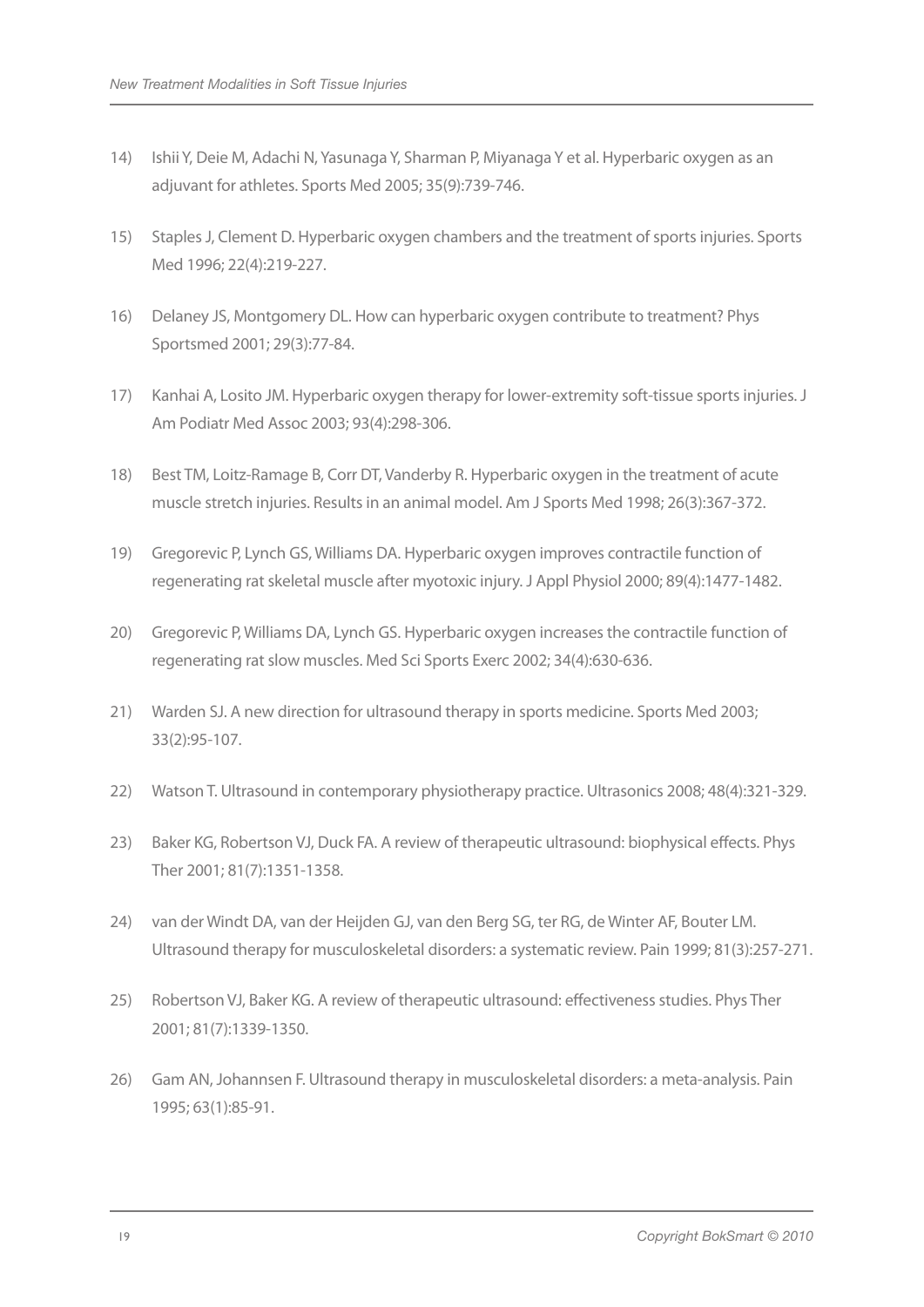- 27) Freitas LS, Freitas TP, Silveira PC, Rocha LG, Pinho RA, Streck EL. Effect of therapeutic pulsed ultrasound on parameters of oxidative stress in skeletal muscle after injury. Cell Biol Int 2007; 31(5):482-488.
- 28) Wilkin LD, Merrick MA, Kirby TE, Devor ST. Influence of therapeutic ultrasound on skeletal muscle regeneration following blunt contusion. Int J Sports Med 2004; 25(1):73-77.
- 29) Silveira PC, Victor EG, Schefer D, Silva LA, Streck EL, Paula MM et al. Effects of therapeutic pulsed ultrasound and dimethylsulfoxide (DMSO) phonophoresis on parameters of oxidative stress in traumatized muscle. Ultrasound Med Biol 2010; 36(1):44-50.
- 30) Leung MC, Ng GY, Yip KK. Effect of ultrasound on acute inflammation of transected medial collateral ligaments. Arch Phys Med Rehabil 2004; 85(6):963-966.
- 31) Nyborg WL. Biological effects of ultrasound: development of safety guidelines. Part II: general review. Ultrasound Med Biol 2001; 27(3):301-333.
- 32) Warden SJ, McMeeken JM. Ultrasound usage and dosage in sports physiotherapy. Ultrasound Med Biol 2002; 28(8):1075-1080.
- 33) Foster TE, Puskas BL, Mandelbaum BR, Gerhardt MB, Rodeo SA. Platelet-rich plasma: from basic science to clinical applications. Am J Sports Med 2009; 37(11):2259-2272.
- 34) Mishra A, Woodall J, Jr., Vieira A. Treatment of tendon and muscle using platelet-rich plasma. Clin Sports Med 2009; 28(1):113-125.
- 35) Alsousou J, Thompson M, Hulley P, Noble A, Willett K. The biology of platelet-rich plasma and its application in trauma and orthopaedic surgery: a review of the literature. J Bone Joint Surg Br 2009; 91(8):987-996.
- 36) Mehta S, Watson JT. Platelet rich concentrate: basic science and current clinical applications. J Orthop Trauma 2008; 22(6):432-438.
- 37) Gotshall RW, Mickleborough TD, Cordain L. Dietary salt restriction improves pulmonary function in exercise-induced asthma. Med Sci Sports Exerc 2000; 32(11):1815-1819.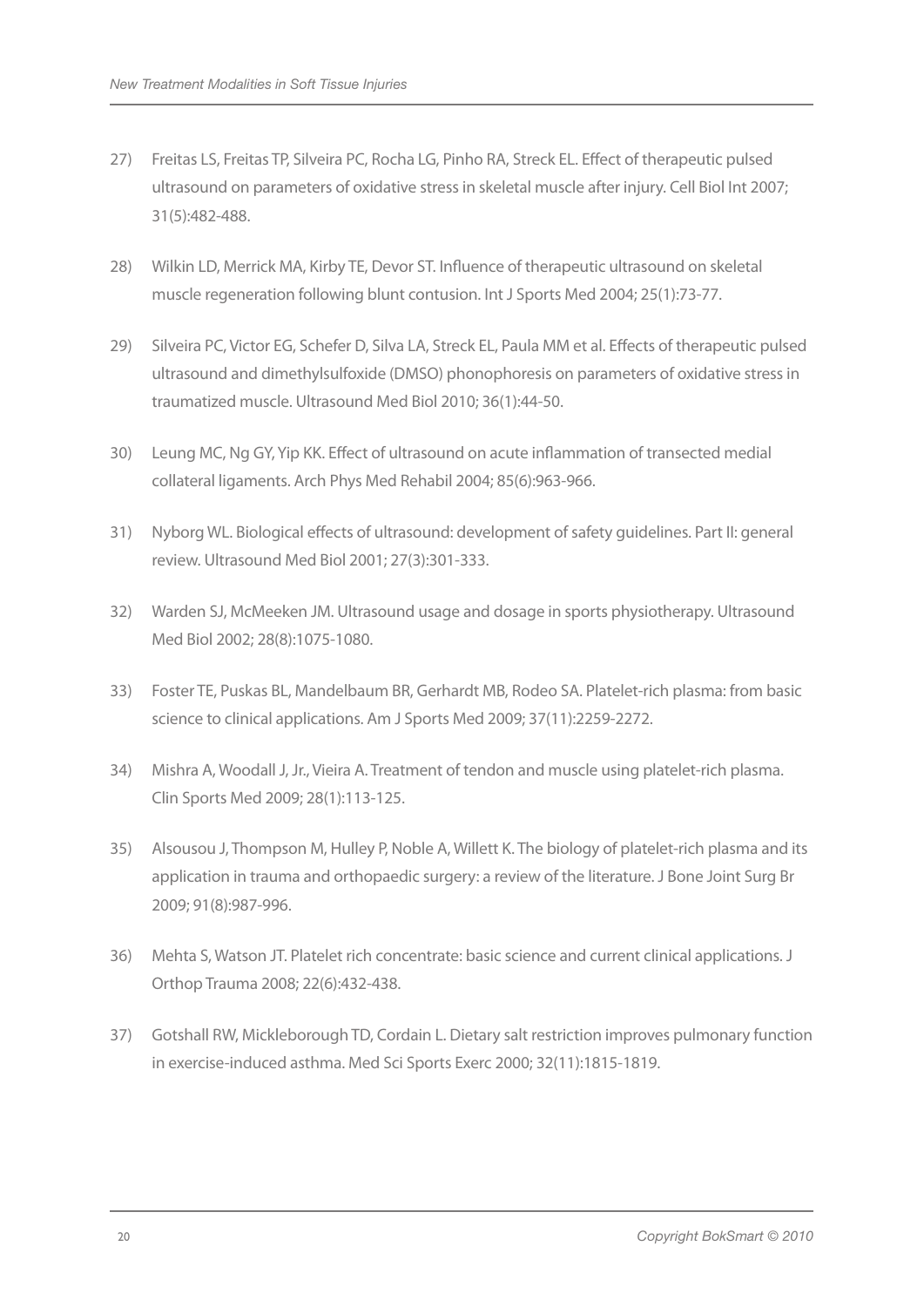- 38) Sampson S, Gerhardt M, Mandelbaum B. Platelet rich plasma injection grafts for musculoskeletal injuries: a review. Curr Rev Musculoskelet Med 2008; 1(3-4):165-174.
- 39) Edwards SG, Calandruccio JH. Autologous blood injections for refractory lateral epicondylitis. J Hand Surg Am 2003; 28(2):272-278.
- 40) Mishra A, Pavelko T. Treatment of chronic elbow tendinosis with buffered platelet-rich plasma. Am J Sports Med 2006; 34(11):1774-1778.
- 41) Rabago D, Best TM, Zgierska AE, Zeisig E, Ryan M, Crane D. A systematic review of four injection therapies for lateral epicondylosis: prolotherapy, polidocanol, whole blood and platelet-rich plasma. Br J Sports Med 2009; 43(7):471-481.
- 42) Randelli PS, Arrigoni P, Cabitza P, Volpi P, Maffulli N. Autologous platelet rich plasma for arthroscopic rotator cuff repair. A pilot study. Disabil Rehabil 2008; 30(20-22):1584-1589.
- 43) Barrett SL, Erredge SE. Growth Factors for Chronic Plantar Fasciitis? Podiatry Today 2004; 11(Nov):37-42.
- 44) Sanchez M, Anitua E, Azofra J, Andia I, Padilla S, Mujika I. Comparison of surgically repaired Achilles tendon tears using platelet-rich fibrin matrices. Am J Sports Med 2007; 35(2):245-251.
- 45) Filardo G, Kon E, Della VS, Vincentelli F, Fornasari PM, Marcacci M. Use of platelet-rich plasma for the treatment of refractory jumper's knee. Int Orthop 2009.
- 46) Sanchez M, Anitua E, Orive G, Mujika I, Andia I. Platelet-rich therapies in the treatment of orthopaedic sport injuries. Sports Med 2009; 39(5):345-354.
- 47) Obremskey WT, Marotta JS, Yaszemski MJ, Churchill LR, Boden SD, Dirschl DR. Symposium. The introduction of biologics in orthopaedics: issues of cost, commercialism, and ethics. J Bone Joint Surg Am 2007; 89(7):1641-1649.
- 48) Han SH, Lee JW, Guyton GP, Parks BG, Courneya JP, Schon LC. J.Leonard Goldner Award 2008. Effect of extracorporeal shock wave therapy on cultured tenocytes. Foot Ankle Int 2009; 30(2):93-98.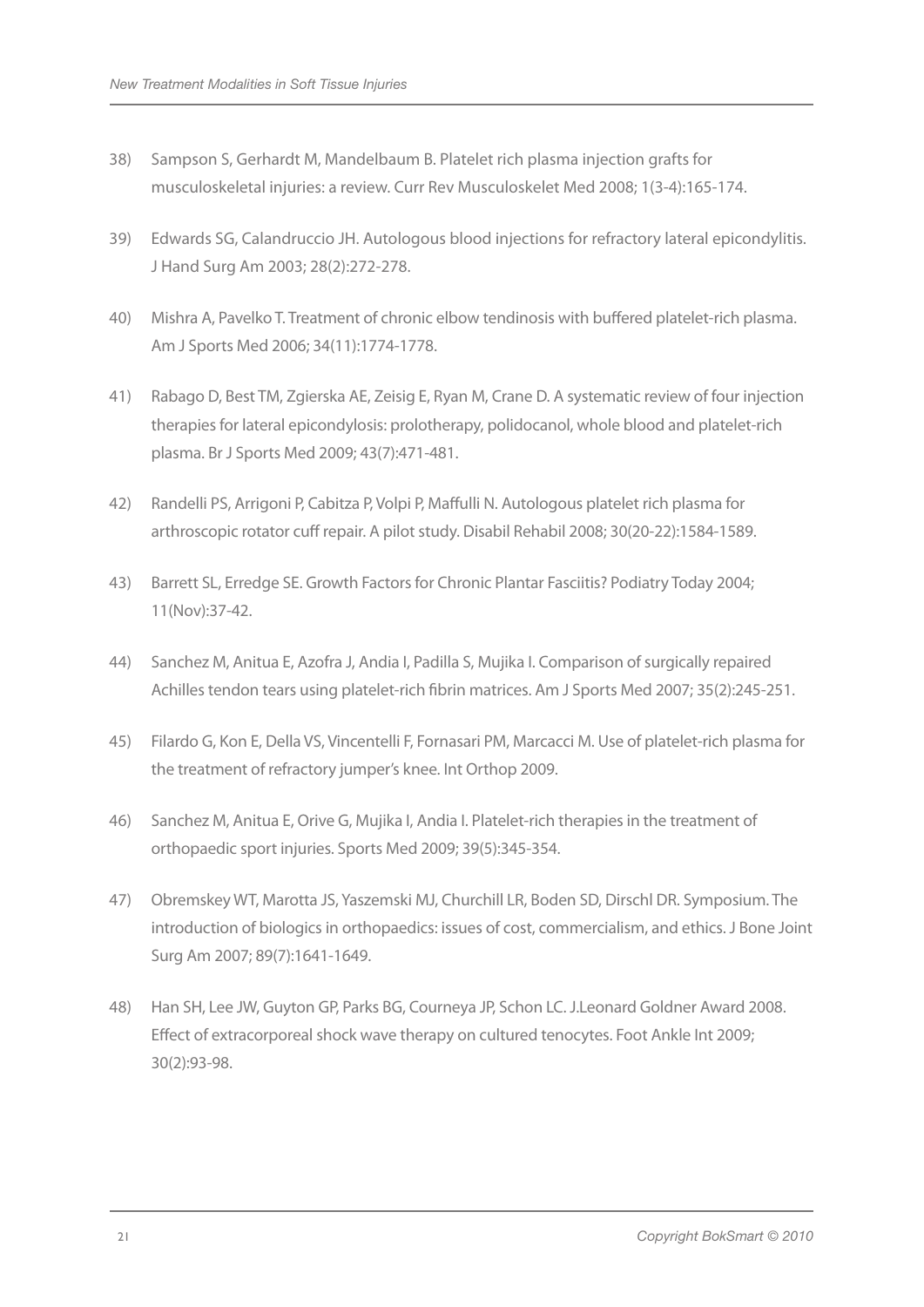- 49) Bosch G, Lin YL, van Schie HT, van De Lest CH, Barneveld A, van Weeren PR. Effect of extracorporeal shock wave therapy on the biochemical composition and metabolic activity of tenocytes in normal tendinous structures in ponies. Equine Vet J 2007; 39(3):226-231.
- 50) Kersh KD, McClure SR, Van SD, Evans RB. The evaluation of extracorporeal shock wave therapy on collagenase induced superficial digital flexor tendonitis. Vet Comp Orthop Traumatol 2006; 19(2):99-105.
- 51) Daecke W, Kusnierczak D, Loew M. [Extracorporeal shockwave therapy (ESWT) in tendinosis calcarea of the rotator cuff. Long-term results and efficacy]. Orthopade 2002; 31(7):645-651.
- 52) Moretti B, Garofalo R, Genco S, Patella V, Mouhsine E. Medium-energy shock wave therapy in the treatment of rotator cuff calcifying tendinitis. Knee Surg Sports Traumatol Arthrosc 2005; 13(5):405-410.
- 53) Hearnden A, Desai A, Karmegam A, Flannery M. Extracorporeal shock wave therapy in chronic calcific tendonitis of the shoulder--is it effective? Acta Orthop Belg 2009; 75(1):25-31.
- 54) Hsu CJ, Wang DY, Tseng KF, Fong YC, Hsu HC, Jim YF. Extracorporeal shock wave therapy for calcifying tendinitis of the shoulder. J Shoulder Elbow Surg 2008; 17(1):55-59.
- 55) Albert JD, Meadeb J, Guggenbuhl P, Marin F, Benkalfate T, Thomazeau H et al. High-energy extracorporeal shock-wave therapy for calcifying tendinitis of the rotator cuff: a randomised trial. J Bone Joint Surg Br 2007; 89(3):335-341.
- 56) Peters J, Luboldt W, Schwarz W, Jacobi V, Herzog C, Vogl TJ. Extracorporeal shock wave therapy in calcific tendinitis of the shoulder. Skeletal Radiol 2004; 33(12):712-718.
- 57) Cosentino R, De SR, Selvi E, Frati E, Manca S, Frediani B et al. Extracorporeal shock wave therapy for chronic calcific tendinitis of the shoulder: single blind study. Ann Rheum Dis 2003; 62(3):248- 250.
- 58) Gerdesmeyer L, Wagenpfeil S, Haake M, Maier M, Loew M, Wortler K et al. Extracorporeal shock wave therapy for the treatment of chronic calcifying tendonitis of the rotator cuff: a randomised controlled trial. JAMA 2003; 290(19):2573-2580.
- 59) Pan PJ, Chou CL, Chiou HJ, Ma HL, Lee HC, Chan RC. Extracorporeal shock wave therapy for chronic calcific tendinitis of the shoulders: a functional and sonographic study. Arch Phys Med Rehabil 2003; 84(7):988-993.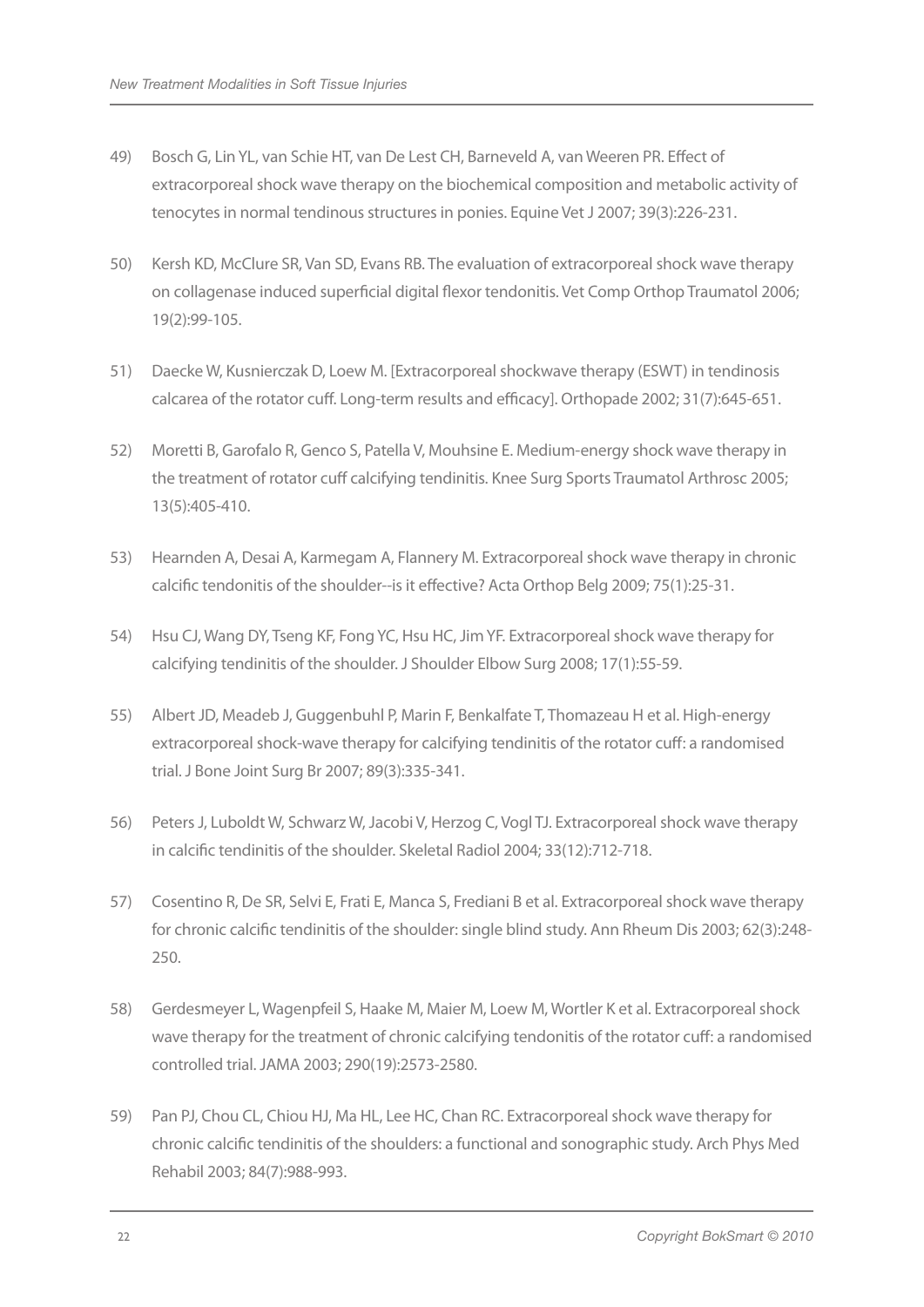- 60) Loew M, Daecke W, Kusnierczak D, Rahmanzadeh M, Ewerbeck V. Shock-wave therapy is effective for chronic calcifying tendinitis of the shoulder. J Bone Joint Surg Br 1999; 81(5):863- 867.
- 61) Staples MP, Forbes A, Ptasznik R, Gordon J, Buchbinder R. A randomised controlled trial of extracorporeal shock wave therapy for lateral epicondylitis (tennis elbow). J Rheumatol 2008; 35(10):2038-2046.
- 62) Buchbinder R, Green SE, Youd JM, Assendelft WJ, Barnsley L, Smidt N. Systematic review of the efficacy and safety of shock wave therapy for lateral elbow pain. J Rheumatol 2006; 33(7):1351- 1363.
- 63) Buchbinder R, Green SE, Youd JM, Assendelft WJ, Barnsley L, Smidt N. Shock wave therapy for lateral elbow pain. Cochrane Database Syst Rev 2005;(4):CD003524.
- 64) Speed CA, Richards C, Nichols D, Burnet S, Wies JT, Humphreys H et al. Extracorporeal shockwave therapy for tendonitis of the rotator cuff. A double-blind, randomised, controlled trial. J Bone Joint Surg Br 2002; 84(4):509-512.
- 65) Moretti B, Garofalo R, Patella V, Sisti GL, Corrado M, Mouhsine E. Extracorporeal shock wave therapy in runners with a symptomatic heel spur. Knee Surg Sports Traumatol Arthrosc 2006; 14(10):1029-1032.
- 66) Gerdesmeyer L, Frey C, Vester J, Maier M, Weil L, Jr., Weil L, Sr. et al. Radial extracorporeal shock wave therapy is safe and effective in the treatment of chronic recalcitrant plantar fasciitis: results of a confirmatory randomised placebo-controlled multicenter study. Am J Sports Med 2008; 36(11):2100-2109.
- 67) Chow IH, Cheing GL. Comparison of different energy densities of extracorporeal shock wave therapy (ESWT) for the management of chronic heel pain. Clin Rehabil 2007; 21(2):131-141.
- 68) Gollwitzer H, Diehl P, von KA, Rahlfs VW, Gerdesmeyer L. Extracorporeal shock wave therapy for chronic painful heel syndrome: a prospective, double blind, randomised trial assessing the efficacy of a new electromagnetic shock wave device. J Foot Ankle Surg 2007; 46(5):348-357.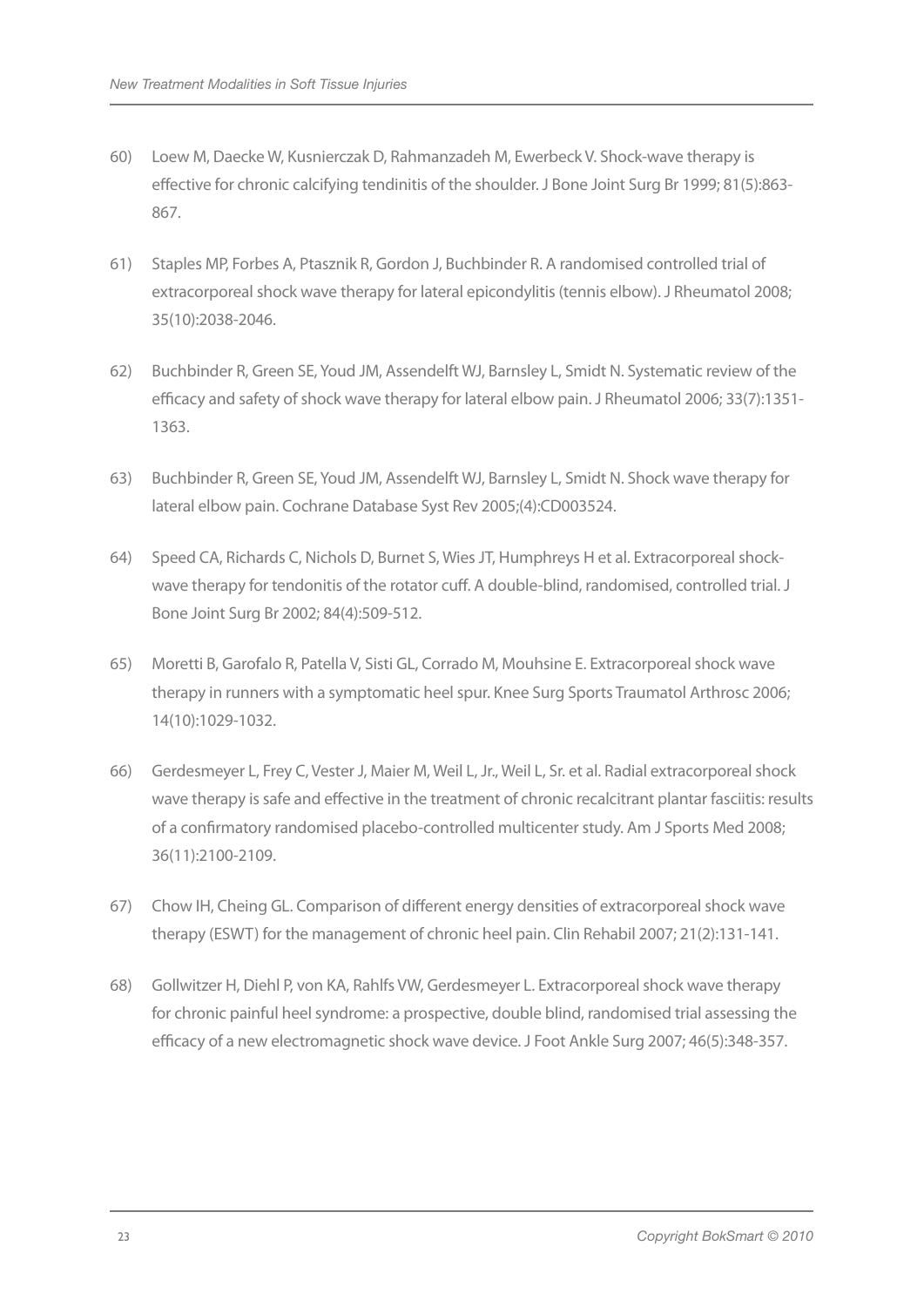- 69) Kudo P, Dainty K, Clarfield M, Coughlin L, Lavoie P, Lebrun C. Randomised, placebo-controlled, double-blind clinical trial evaluating the treatment of plantar fasciitis with an extracoporeal shockwave therapy (ESWT) device: a North American confirmatory study. J Orthop Res 2006; 24(2):115-123.
- 70) Rompe JD, Meurer A, Nafe B, Hofmann A, Gerdesmeyer L. Repetitive low-energy shock wave application without local anesthesia is more efficient than repetitive low-energy shock wave application with local anesthesia in the treatment of chronic plantar fasciitis. J Orthop Res 2005; 23(4):931-941.
- 71) Thomson CE, Crawford F, Murray GD. The effectiveness of extra corporeal shock wave therapy for plantar heel pain: a systematic review and meta-analysis. BMC Musculoskelet Disord 2005; 6:19.
- 72) Furia JP. High-energy extracorporeal shock wave therapy as a treatment for chronic noninsertional Achilles tendinopathy. Am J Sports Med 2008; 36(3):502-508.
- 73) Rompe JD, Furia J, Maffulli N. Eccentric loading versus eccentric loading plus shock-wave treatment for midportion achilles tendinopathy: a randomised controlled trial. Am J Sports Med 2009; 37(3):463-470.
- 74) Furia JP. High-energy extracorporeal shock wave therapy as a treatment for insertional Achilles tendinopathy. Am J Sports Med 2006; 34(5):733-740.
- 75) Furia JP. [Extracorporeal shockwave therapy in the treatment of chronic insertional Achilles tendinopathy]. Orthopade 2005; 34(6):571-578.
- 76) Rompe JD, Cacchio A, Furia JP, Maffulli N. Low-energy extracorporeal shock wave therapy as a treatment for medial tibial stress syndrome. Am J Sports Med 2010; 38(1):125-132.
- 77) Vulpiani MC, Vetrano M, Savoia V, Di PE, Trischitta D, Ferretti A. Jumper's knee treatment with extracorporeal shock wave therapy: a long-term follow-up observational study. J Sports Med Phys Fitness 2007; 47(3):323-328.
- 78) Peers KH, Lysens RJ, Brys P, Bellemans J. Cross-sectional outcome analysis of athletes with chronic patellar tendinopathy treated surgically and by extracorporeal shock wave therapy. Clin J Sport Med 2003; 13(2):79-83.